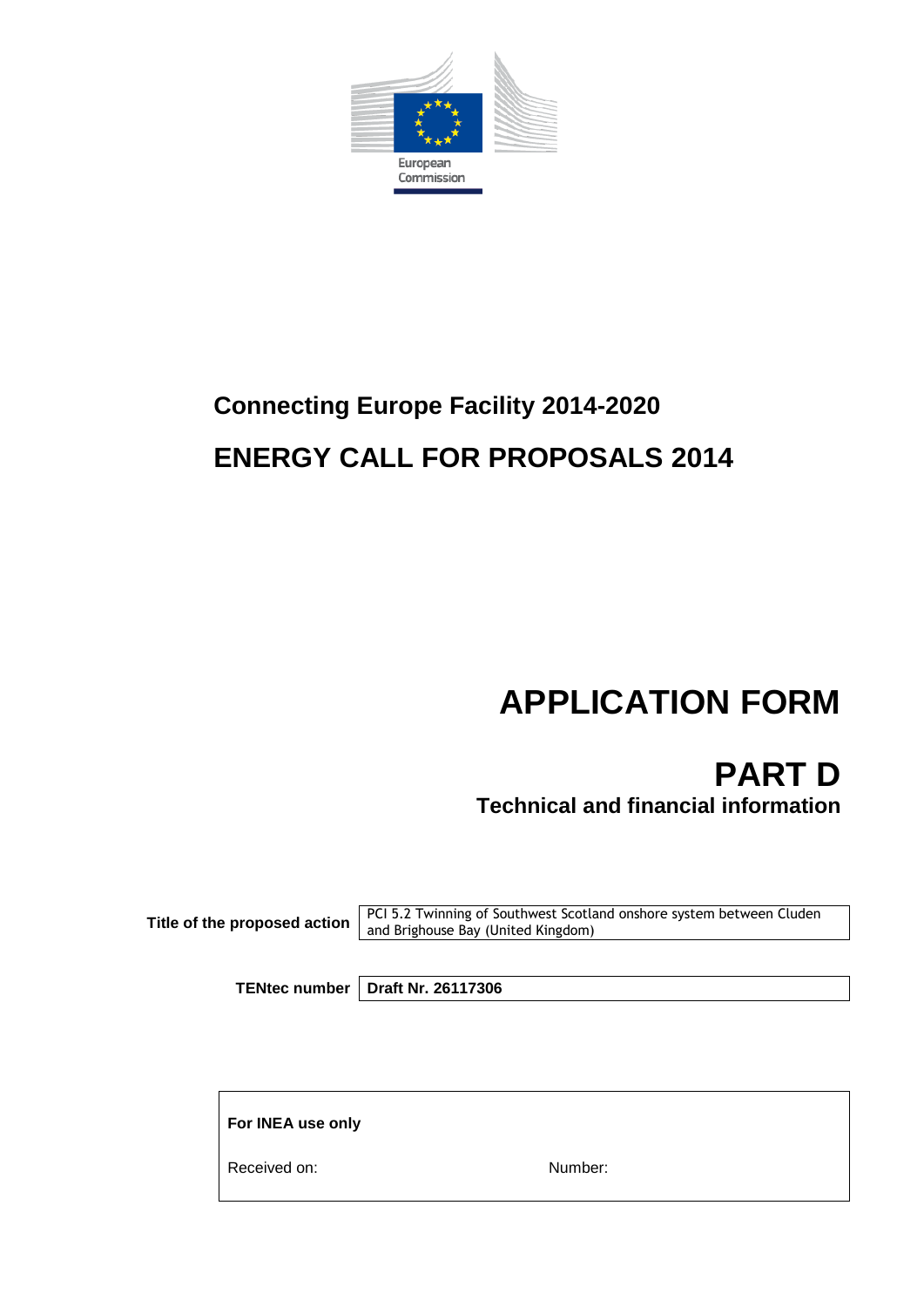# **1. BACKGROUND INFORMATION ON THE PROJECT OF COMMON INTEREST (PCI)**

# **1.1. General outline of the PCI** (maximum of 2 000 characters)

PCI project 5.2 in priority corridor North-South gas interconnection in western Europe is the twinning of the South West Scotland Onshore System (SWSOS) between Cluden and Brighouse Bay in the United Kingdom (UK) which involves the construction of a 900mm steel transmission pipeline for a distance of 50km in Southwest Scotland.

The implementation of PCI 5.2 would result in the completion of IC2, the  $2<sup>nd</sup>$  gas interconnector pipeline linking the National Grid (UK) and Ervia (Ireland) transmission systems. In 2002, 30km out of total length of 80km for IC2 was constructed. The primary aim of the project is to complete the remaining 50km to ensure the security of gas supplies to both Ireland and Northern Ireland (UK). It would also improve the resilience of the Single Electricity Market (SEM) in Ireland, which is highly dependent on gas fired generation for the supply of electricity.

The project would deliver other benefits;

- Environmental and economic benefits resulting from reduced fuel gas usage and the associated reduction in emissions;
- Facilitating increased market integration by enhancing the viability of physical reverse flow at Moffat  $(PCI 5.1.1)$ , which the twinning of the pipeline is a prerequisite for:
- Increased network flexibility; the SEM requires increasing flexibility from gas fired generation and the gas network to facilitate increasing renewable generation, as Ireland strive to meet the 2020 target; and
- Sustainability, the project will ensure the Ireland and Northern Ireland (UK) has the supply capacity and security of supply to meet its future energy needs.

The project has been in planning for a number of years with engineering feasibility studies completed, and original planning consents for the 50km pipeline remain valid. Procurement of materials and site investigation could commence in 2015, with pipeline construction commencing in 2016, followed by commissioning of the pipeline in late 2016 based on the following;

- Routing of the pipeline has been completed, subject to any modifications required as result of site investigations.
- Environmental Statement (ES) has been completed for the 50 km consented pipeline and a draft ES requires an update for 7 km deviation within the original consented 50km taking account of latest environmental legislation and any surveys that may be requested by Scottish Environmental Protection Agency (SEPA) in order for SEPA to execute the declarations in Part C of the application.
- Wayleave agreements are in place with landowners along the pipeline route.
- Initial discussions have taken place with Statutory Consultees.

#### **1.2. Current situation and main needs addressed by the PCI** (maximum of 2 000 characters)

The SWSOS is the infrastructure associated with two cross border connection points in the EU, Moffat and Twynholm. Moffat is the connection point between the National Grid (UK) and Ervia (Ireland) transmission systems, and Twynholm is the connection point between the Ervia (Ireland) and Premier Transmission Ltd (UK- Northern Ireland) transmission systems.

The SWSOS represents the onshore section of the Interconnector system between the UK and Ireland. It consists of two compressor stations, Beattock (adjacent to National Grid's site at Moffat in Scotland) and Brighouse Bay (located on the southwest coast of Scotland), and a transmission pipeline system that runs for 80km between the two compressor stations. (See map below).

The transmission pipeline system comprises of two parallel pipelines that run for 30km between Beattock and Cluden, IC1 and IC2; at Cluden they converge into a single transmission pipeline, IC1 that runs for 50km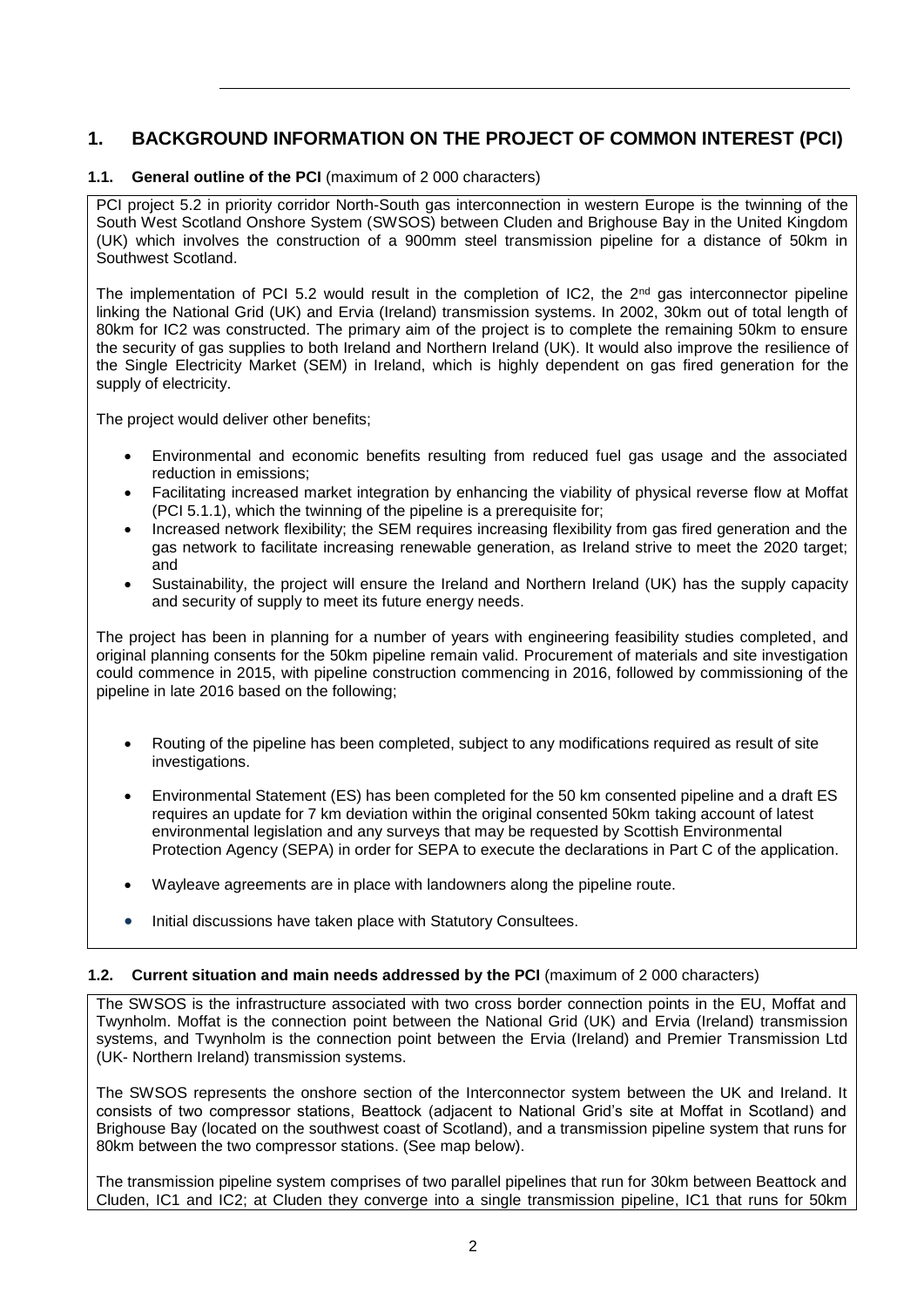

The SWSOS is a critical piece of infrastructure. It connects Ireland and Northern Ireland (UK) to the European Energy Market and currently transports a significant portion of the energy requirements for both jurisdictions, meeting 93% and 100% of Ireland and Northern Ireland's gas demand respectively.

The implementation of PCI 5.2 would result in a complete twinned/paralleled transmission pipeline system from Moffat. This would address the primary need, security of supply, by removing Ireland and Northern Ireland's dependency on a single pipeline for the significant majority of their gas demand.

PCI 5.2 would also address a range of other needs;

- Increased connectivity with Europe and increased market integration with the European Energy Market;
- Increased flexibility required by the SEM to accommodate increasing renewable (wind) generation;
- Reducing the environmental impact associated with the transportation of energy ; and
- Removing the bottleneck at Moffat and increasing the capacity to meet Ireland's future energy needs

**1.3. Main objectives of the PCI** (maximum of 2 000 characters)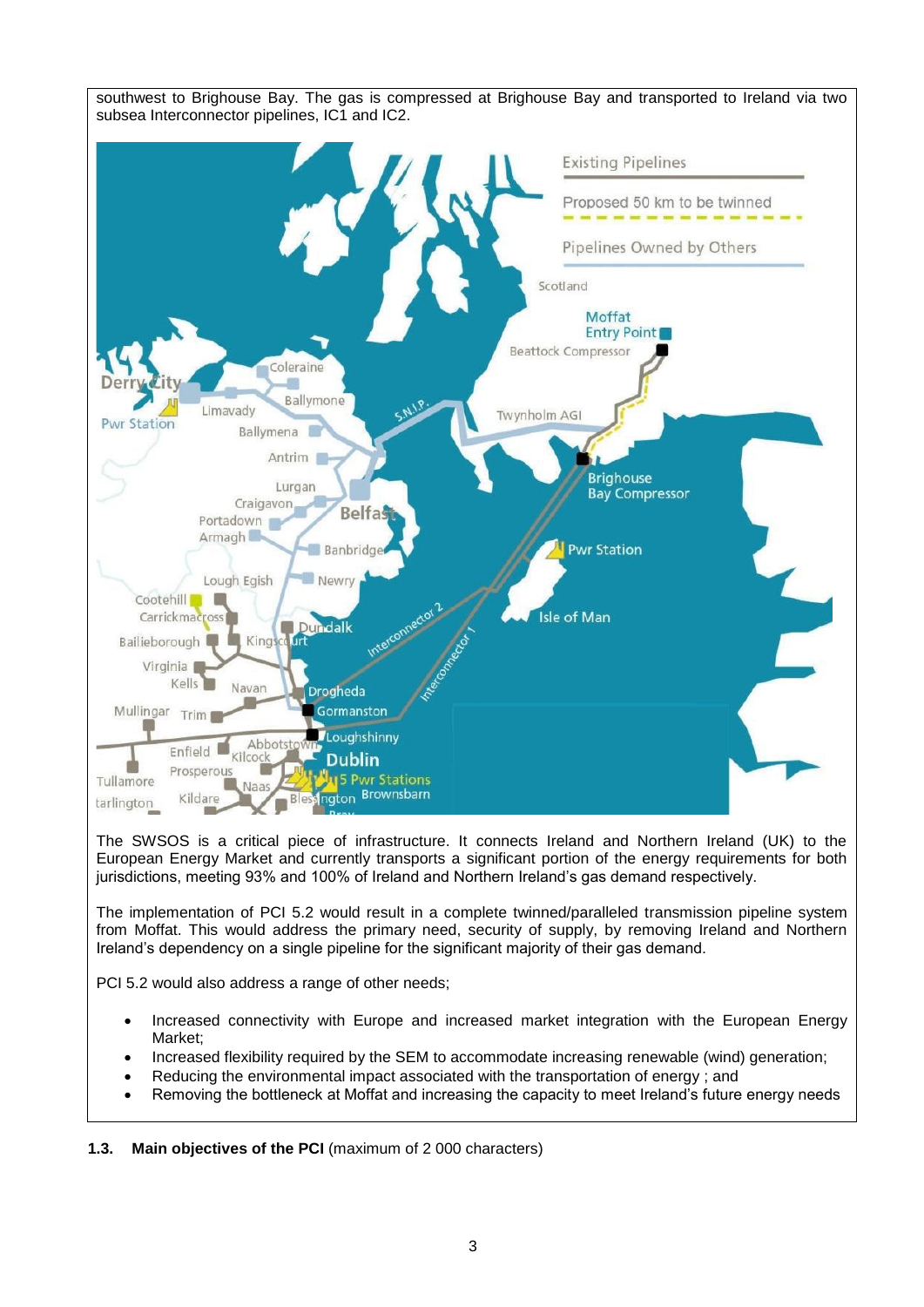The main objective of the project is to ensure security of gas supplies to the Republic of Ireland (Ireland) and Northern Ireland (UK). The project would also ensure the security of gas supplies to a 3<sup>rd</sup> country, Isle of Man.

The gas network is critical to the Irish economy. Ireland and Northern Ireland (UK) are currently dependent on the Moffat Entry Point as the main source of gas supply. This dependence poses a significant security of supply risk. In 2012, the International Energy Agency noted that *"Ireland has limited indigenous fossil fuel resources – the country remains dependent on imported oil and gas and will remain so in the long term… Ireland is thus vulnerable to a gas supply disruption, and would benefit significantly if there were a greater diversification and flexibility of supply in terms of entry points and sources… The interconnectors are critical to the gas supply for Ireland*.*"*

There is a risk that the single section of pipeline could fail. An outage of the pipeline would cause major economic and physical disruption, including (depending on the timing and duration of the outage):

- **increased costs of electricity generation** as gas stations must switch to more expensive liquid fuel. The generation sector in Ireland is 50% dependent on gas;
- **curtailment of gas supply** to consumers, including potentially households;
- for longer outages, where liquid fuel stocks are exhausted, **curtailment of electricity supply.**

By placing a second pipeline in parallel with the single section, the likelihood of a loss in gas supply is greatly diminished.

Other positive effects of the Action include:

- **Increased trade**. The Action would increase current entry capacity from Moffat by around 10% (and, with upgraded compression facilities, capacity could be increased by 90%). This increased capacity will become increasingly urgent as gas use is expanded in Ireland and Northern Ireland (UK). In its CBCA decision letter (see Annex D-IV) the CER highlights that additional capacity may be required by 2020-21 to meet demand in Ireland and Northern Ireland (UK) as output from the Corrib Gas Field declines.
- **Sustainability**. The project would reduce the fuel consumed in compression, reducing CO<sub>2</sub> emissions and facilitates the growth of renewable generation by increasing the flexibility of the gas system to accommodate the varied gas demands resulting from wind intermittency. It would also support switching from oil to less carbon-intensive gas heating.

# **2. DESCRIPTION OF THE PROPOSED ACTION**

#### **2.1. Summary of the proposed Action** (up to 2000 characters, consistent with summary provided in the application form, Part A3.1)

The action, Southwest Scotland Onshore System (SWSOS) reinforcement, is the construction of a 900mm (diameter) steel transmission pipeline for the transportation of gas over a distance of 50km, between Cluden and Brighouse Bay compressor station in southwest Scotland (UKM3). The action would complete the onshore section of the 2<sup>nd</sup> interconnector linking the Ervia (Ireland) and National Grid (UK) transmission systems. The pipeline would operate at pressures up to 85 barg and have the capacity to transport up to 34 mscmd of gas.

The project is at a mature stage regarding planning and permitting; the proposed pipeline was granted the required planning consent in 2001 by the Scottish Executive Authorities. In 2010, Ervia extended an option agreement in the original wayleave package for a further ten years (2020). There are a total of 63 landowners impacted by the pipeline route, 61 landowners to date have consented to the option agreement to extend the wayleave period for the pipeline and the remaining two landowners are at final agreement stage.

There is a minor deviation of approximately 7km required to the original 50km consented route due to a natural aquifer which is being harvested by Dumfries and Gallowoy Council, this deviation is supported by the Scottish Environmental Protection Agency.

A Pipeline Diversion Authorisation (PDA) i.e. a deviation to the original pipeline consented in 2001 will be made to the Scottish Executive for the 7 km deviation when funding is approved for the project. A condition of the consent is the works must commence within 12 months, therefore no application was previously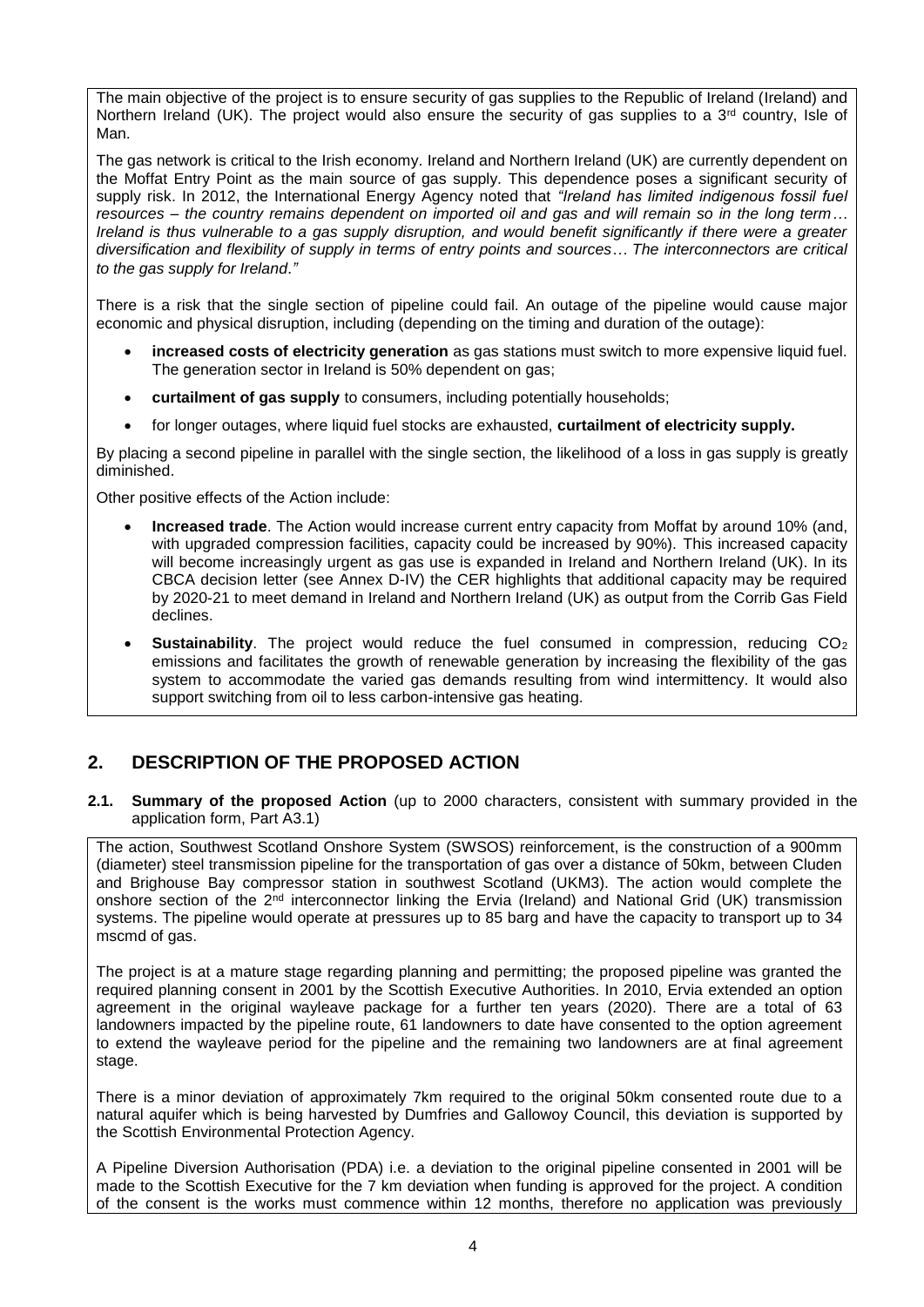made.

The primary activities associated with the action are procurement (material and construction services), and pipeline construction and commissioning. An update to the Environmental Statement (ES) completed in 2000 may also be required in addition to finalising the 2007 draft ES to ensure compliance with the latest European environmental legislation.

The cost of the action is estimated to be €92.9 million. Procurement would commence in 2015 followed by construction of the pipeline early 2016 for a period of 9 months, followed by commissioning and full pipeline operation by November 2016.

The action would result in the significant enhancement to Ireland and Northern Ireland's security of supply situation among other benefits detailed in Section 1 of Part D of the application.

# **2.2. Contribution of the proposed Action to the PCI**

In this case, the proposed Action PCI 5.2 under priority corridor North – South gas interconnections in Western Europe ("NSI WestGas") will complete PCI 5.2 in its entirety. It is therefore essential for the realisation of this PCI.

# **2.3. Revenues of the proposed Action**

If the proposed Action proceeds, it will do so as a regulated asset. Therefore the revenues will be set by the Ireland's energy regulator, the Commission for Energy Regulation (CER).

#### **Revenue cap regulation**

The revenues that the transmission business of Ervia is allowed to earn are determined by the CER using a revenue cap. The CER sets Ervia allowed revenue for each system within the transmission business on the basis of:

- Operational expenditure;
- $\bullet$  Return on the business' regulated assets set at the weighted average cost of capital; and
- Revenue to cover depreciation of the business' regulated assets.

Under this regulatory framework, it is therefore not possible for Ervia to earn additional revenue over and above the efficient costs that they incur.

Based on the revenue allowed for each system, Ervia then calculates a set of tariffs for approval by the CER. A commodity charge and a capacity charge are payable in respect of each of the following three systems:

- Entry systems: 1) Interconnector system 2) Inch system
- Exit system: 3) Onshore system

The tariff methodology is under review by the CER. Its current proposals involve setting a long run marginal cost (LRMC) based tariff for each entry and exit point, with an additional factor that is common across all sets of transmission tariffs to ensure allowed revenues are fully recovered. Regardless of the methodology used, Ervia's transmission business will therefore recover the same amount of allowed revenue.

# **Treatment of grant funding under the revenue cap**

The costs associated with the existing 50km single pipe section of the SWSOS are recovered through the revenue cap set by the CER. Assets that are added to the Regulated Asset Base (RAB) of Ervia are added at the date of commissioning and are depreciated on a straight line basis over the appropriate time period. In the case of pipeline this period is 50 years. Ervia understands that the costs associated with the Action would face the same regulatory treatment. However, the CER will only calculate allowed revenue based on costs net of any grant funding provided by the Commission. Ervia will therefore not earn any rate of return on this funding. In the case of previous grants received by Ervia, the grant was netted off capital costs associated with the corresponding project before these costs were added to the RAB.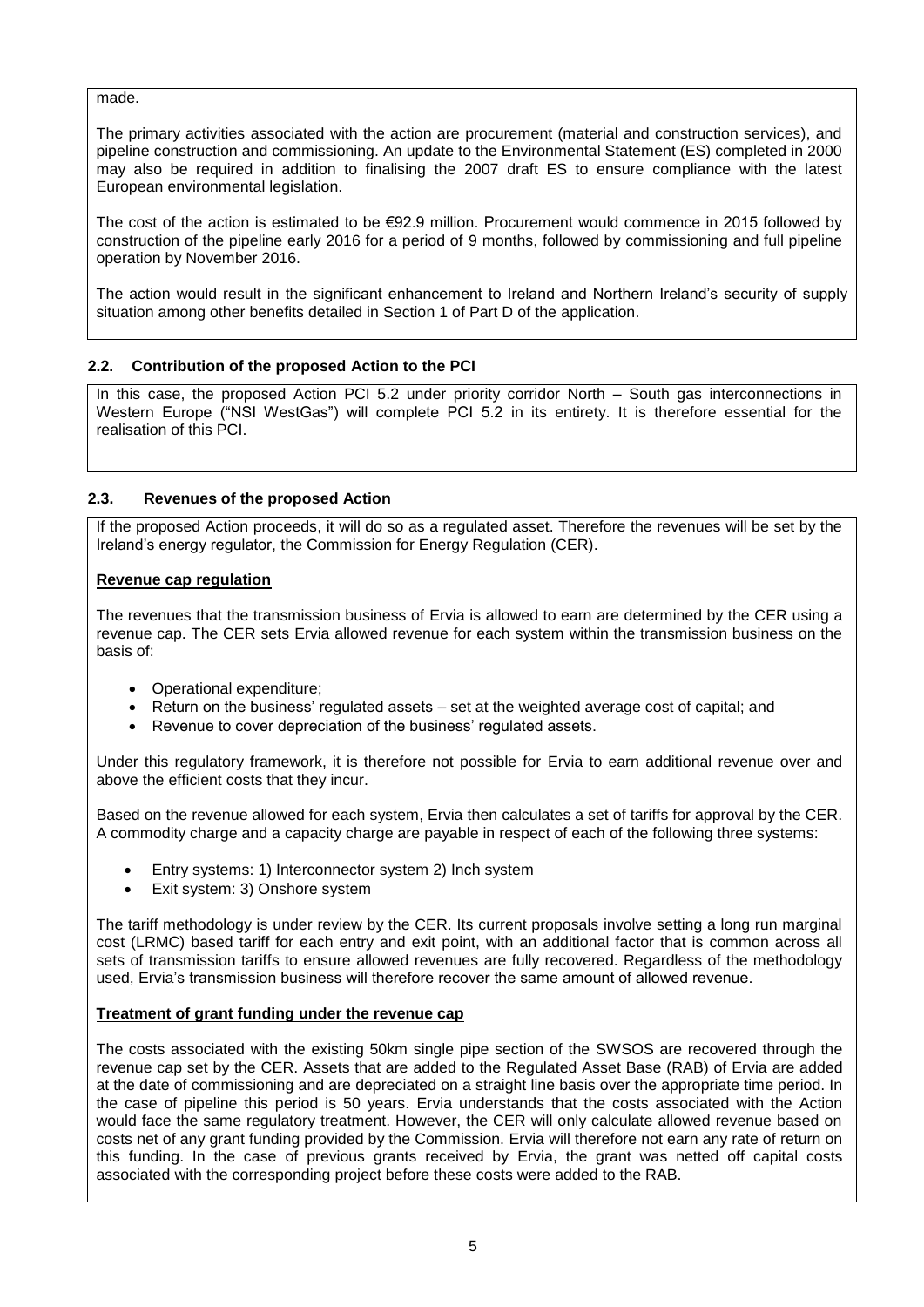#### **Treatment of commercial revenues under the revenue cap**

It is estimated that the Action would increase current entry capacity from Moffat by about 10% per day. To the extent that shippers value the additional capacity it brings economic benefits, including commercial benefits to Ervia with the sale of this additional capacity. Under the revenue cap described above, Ervia will still only be allowed to earn the same total revenue to cover the efficient costs that they incur, regardless of this additional capacity. These commercial benefits will therefore be passed through to consumers in the form of lower unit tariffs. Under the proposed updated tariff methodology all transmission customers would benefit, not only those using the interconnector entry system.

# **2.4. Planning overview of the Action (graphic representations)**

**Please provide a [planning](http://www.macmillandictionary.com/search/british/direct/?q=planning) detailing the critical path and including the milestones of the proposed Action and their interdependencies, by using graphic project management [tools](http://www.macmillandictionary.com/search/british/direct/?q=tool) (e.g. Gantt, PERT, CPM).**

\* Please attach the document as **Annex D-I** (renumbered as this conflicts with numbering of the annexes on page 23 of the application) at the end of this application form (application form D).

# *Programmes Attached Annex D-III (Gantt format)*

- Southwest Scotland Onshore System (SWSOS) Reinforcement PCI High level Implementation Plan.
- Southwest Scotland Onshore System (SWSOS) Reinforcement PCI Detailed Implementation Plan.
- Southwest Scotland Onshore System (SWSOS) Reinforcement PCI Detailed Implementation Plan Critical Path.

# **2.5. Key physical characteristics and coordinates of the location of the proposed Action**

- o Start point (geographical coordinates): **X** = -3.6731961159; **Y** = 55.1050916573
- o End point (geographical coordinates): **X** = -4.10888342519; **Y** = 54.7886841099
- o Length (km) : 50km
- $\circ$  Route type:  $\boxtimes$  Onshore
	- □ Offshore
	- $\Box$  Both

Please also attach a map as **Annex D-II** (e.g. JPEG or PDF format) representing the detailed location of the proposed Action AND the PCI the proposed Action is located on. To ensure sufficient level of detail, both types of actions, works and studies, should be digitised at a scale of at least 1:100.000. GIS data of adequate quality should also be delivered as one or more vector datasets (see detailed requirements in the Guide for Applicants).

#### **Annex D-II contains**

- Map showing the location of the action
- GIS vector datasets

#### **Annex D-I contains**

 Map showing the planning overview of the action and GIS vector datasets, *please note* position of the Action in the UK (Annex D-I and D-II are the same map, showing planning overview and location).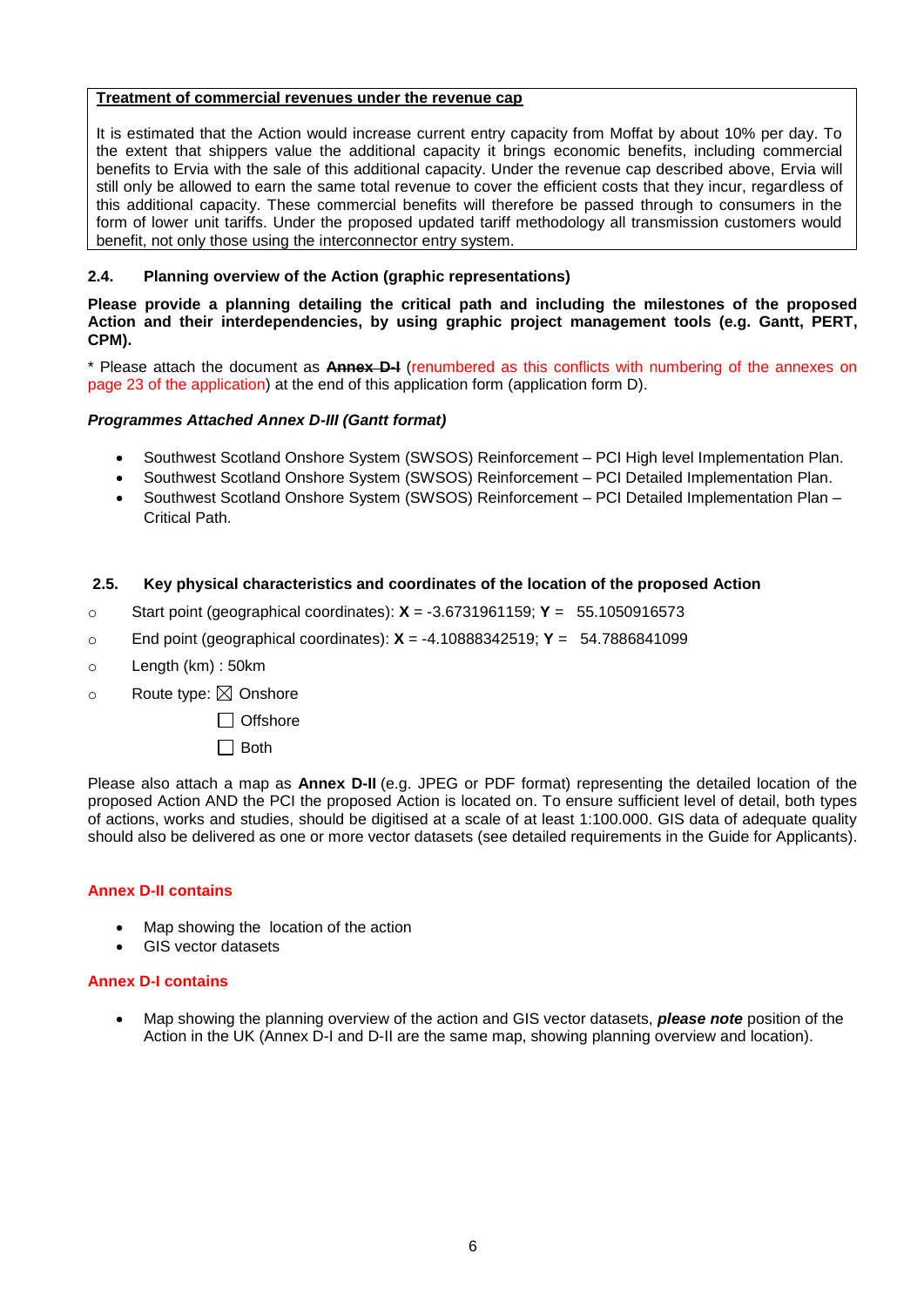| Activity/Subactivity        | <b>Risk</b>                                                                                                                                                       | Impact            | Likelihood        | Control        | Controls / Preventive / Mitigating measure(s)                                                                                                                                                                                                                                                                                                                                                                                                                                                                                                       |
|-----------------------------|-------------------------------------------------------------------------------------------------------------------------------------------------------------------|-------------------|-------------------|----------------|-----------------------------------------------------------------------------------------------------------------------------------------------------------------------------------------------------------------------------------------------------------------------------------------------------------------------------------------------------------------------------------------------------------------------------------------------------------------------------------------------------------------------------------------------------|
| N°                          |                                                                                                                                                                   | (High/Medium/Low) | (High/Medium/Low) | (Under/Beyond) |                                                                                                                                                                                                                                                                                                                                                                                                                                                                                                                                                     |
| 2<br>Design and<br>Planning | <b>Environmental Legislation</b><br>compliance and review of<br>changes - Gap analysis of<br>current EIS, review of<br><b>Habitats Directive</b><br>requirements. | Medium            | Low               | Under          | A gap analysis will be undertaken to determine the<br>updates that will be required for the ES<br>(completed for the 50km route in 2000) to comply<br>with current environmental legislation. A similar<br>analysis will be applied to the draft ES that was<br>undertaken in 2007 for the 7km rerouted section.<br>The regulatory authorities have approved a capital<br>allowance (in the current price control) that will<br>facilitate the work required to progress additional<br>planning and permitting requirements in the<br>current year. |
| Project<br>Management       | Stakeholder issues -<br>Potential issues could<br>materialise from<br>stakeholder discussion.                                                                     | Medium            | Medium            | Under          | Stakeholder issues will be managed by means of<br>the 'Stakeholder management Plan', this will be an<br>ongoing process over the full duration of the<br>project and will involve all stakeholders, be they<br>public or otherwise. Stakeholder management<br>plan utilised during the construction of IC1 pipeline<br>has demonstrated the positive results of the<br>proposed stakeholder management plan, and the<br>30km construction of IC2.                                                                                                   |
| Material<br>Procurement     | <b>Material Procurement -</b><br>Long lead procurement<br>items will/could determine<br>the commencement of the<br>construction activities.                       | High              | Medium            | Under          | Given the timelines surrounding the procurement<br>and manufacturing processes involved in the<br>project initial efforts have been made to progress<br>the procurement. Preliminary design proposals<br>have developed material specifications and<br>quantities to allow progression of procurement.                                                                                                                                                                                                                                              |
| 3<br>Wayleaves              | <b>Completion Way-leave</b><br>agreements (Purchase of<br>lands)                                                                                                  | High              | Low               | Under          | Currently all but two wayleave agreements have<br>been completed, these are due for completion<br>during quarter four of 2014, with ongoing<br>communications and negotiation being the key<br>preventative measure.                                                                                                                                                                                                                                                                                                                                |
| 5<br>Construction           | <b>Construction Contractor to</b><br>be appointed in<br>anticipation of<br>Construction<br>commencement in<br>Quarter 1 of 2016                                   | Medium            | Low               | Under          | Procurement process to be advanced to ensure<br>programme requirements are met. Preliminary<br>design documents will allow the progression of<br>this process in line with timelines identified.                                                                                                                                                                                                                                                                                                                                                    |

# **2.6 Risk Assessment Grid by activities (***please note activities are linked to activities numbered in Part A Section A3.1 of the application***)**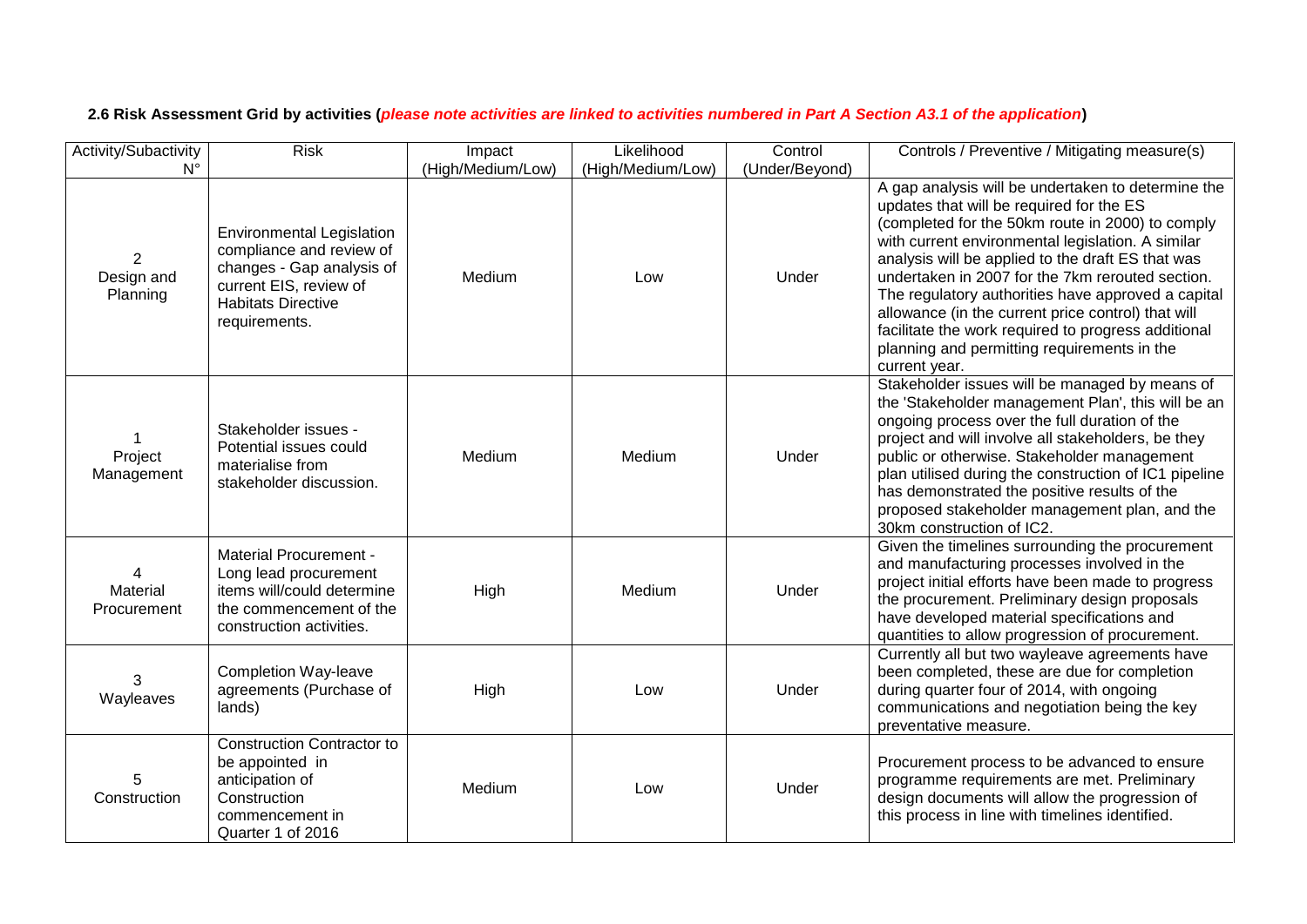# **3. TECHNICAL EVALUATION**

# **[MATURITY]**

#### **3.1. Please explain why the proposed Action and the included activities are mature enough to be financed from this year's call**

- Planning consent is in place for the original 50km route; a draft Pipeline Diversion Authorisation (PDA) for the 7km re-route section has been completed with some minor updates required; currently being progressed. The PDA would be submitted to the planning authorities subsequent to grant funding becoming available and regulatory approval (once grant funding becomes available).
- Wayleaves, in 2010, Ervia extended an option agreement in the original wayleave package for a further ten years (2020), 61 of 63 required wayleaves are currently in place; the remaining two are due to be completed in quarter four of 2014.
- An Environmental Statement (ES) for the original 50km consented route in 2001 was completed; a gap analysis will be progressed in the coming months to ensure the appropriate updates are included to comply with current environmental legislation.
- A draft ES is completed for the 7km deviation re-route and will undergo a similar updating process to the original ES, before it is submitted to the relevant environmental authorities.
- The Irish regulatory authorities have agreed in principle to the construction of the pipeline, subject to an appropriate level of CEF funding.
- The Irish regulatory authorities have approved a capital allowance in the current price control that will facilitate the closeout of the planning requirements such as those mentioned above and to finalise the design of the pipeline.
- Ervia has an excellent track record in delivering large scale gas infrastructure projects on time and on budget; the proposed action could be delivered within 22 months from the date funding is approved, reference Part B, Annex B-VII Operational capacity of the application.

#### **3.2. Explain which preceding steps have been/are being concluded for this Action and their main findings/conclusions**

# Wayleaves Consent

Cluden to Brighouse Pipeline Route:

 63 wayleaves required, 61 way-leave agreements in place, negotiation of remaining two wayleaves is currently at a final stage, and completion of the remaining wayleaves is anticipated during quarter four of 2014, wayleaves are being extended to 2020 as part of an option agreement following discussions between landowners and Ervia in 2010.

#### PDA Application for Re-route

A PCA (Pipeline Consent Authorisation) granted by the Scottish Executive 10<sup>th</sup> December 2001 for the second onshore pipeline interconnector (IC2) is in place for the 80km pipeline. Construction of a 30km section of this pipeline was completed in 2002. The consent remains valid for the remaining 50km to be constructed pertaining to this application.

In 2007, following discussions, and at the request of the Scottish Executive and other Stakeholders it was agreed that a 7km deviation of the original consented 50km section would be re-routed, and a PDA (Pipeline Diversion Authorisation) submission would be lodged for this 7km re-route section of the pipeline. The requirement for the re-route section arose following a review of environmental constraints associated with the project.

The review indicated that the status of the Dumfries Aquifer to the west of Dumfries had changed considerably, these issues were identified since the completion of IC2 Phase 1 (the 30km) of the project in 2002. These constraints in conjunction with increased reliance of Scottish Water on this groundwater as a potable source for the town of Dumfries, prompted the revision to 7km of the original route proposal and subsequent agreement for submission of PDA application for the re-route.

 The PDA application for the 7km re-route section has been completed to draft format. A Gap analysis will be progressed in the coming months to identify any potential issues which may have arisen since the draft was published. Submission of this application was withheld due to time constraints around the implementation of the PDA; works must commence within 12 months of PDA grant of approval,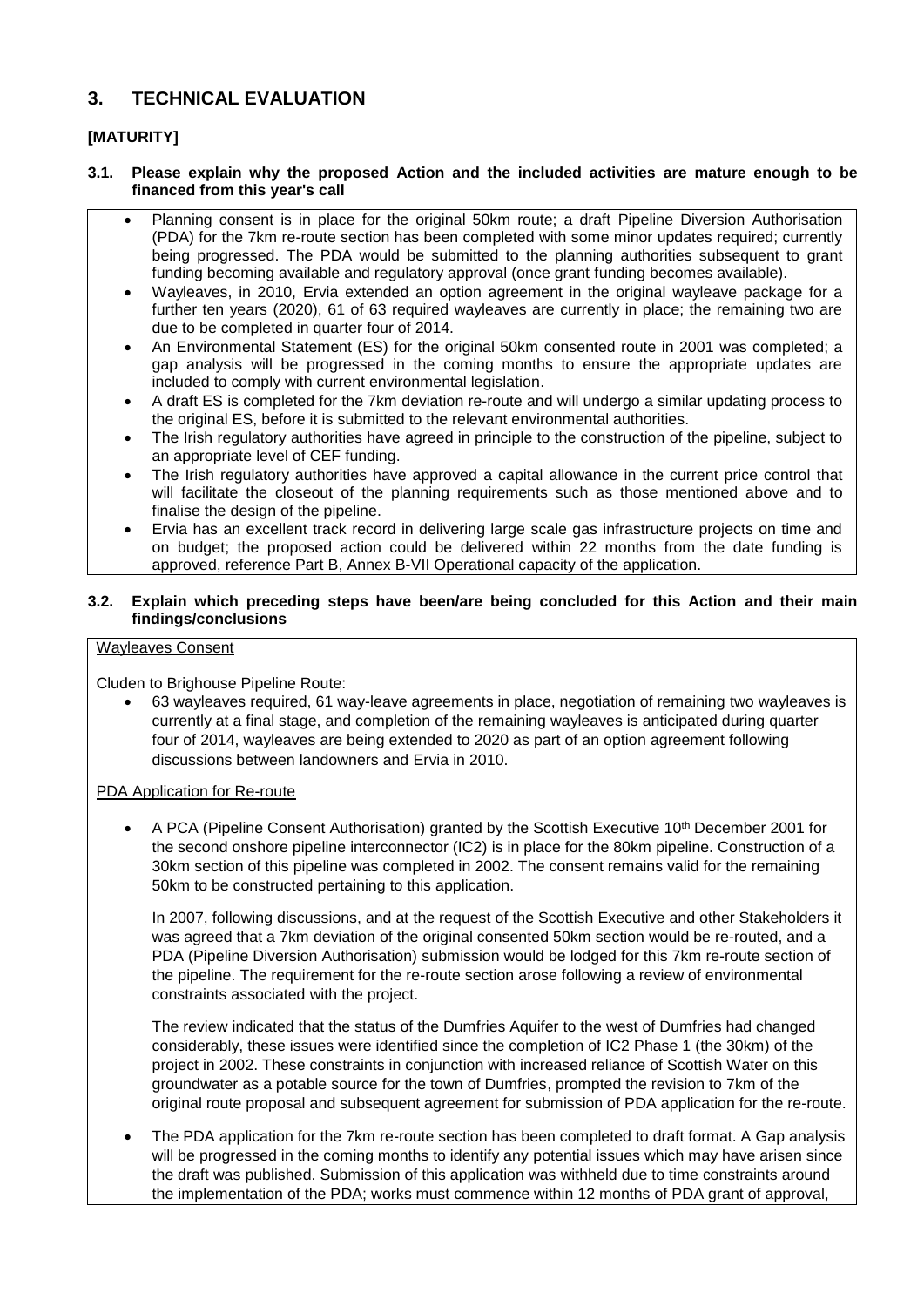and therefore there must be a high level of certainty the project will proceed before the PDA submission is made.

FEED (Front End Engineering Design)

- Initial preliminary design has been completed. Additional gap analysis and internal design review to be held to close out and allow progression to detailed design.
- Material Take-off for pipeline and valves is complete.
- Site investigation contract documents, specification and drawings are complete. Tendering process to commence in Quarter 3 2014.

Engagement with Stakeholders

 The applicant is currently re-engaging with Stakeholders to ensure the progression of the project in line with the proposed implementation plan, see Annex D-III.

# **3.3. If updated, please attach the latest PCI implementation plan**

Please attach the document as **Annex D-III** at the end of this application form (application form D).

#### *\* If there are no updates, please provide the latest available PCI implementation plan used for the Transparency Platform.*

The following programmes have been prepared and included in Annex D-III

- PCI High Level Implementation Plan
- PCI Detailed Implementation Plan

1

PCI Detailed Implementation Plan – Critical Path

#### **3.4. Brief summary of the public consultation (***only for works***)**

The project was included in a number of public documents over the last 12 years (detailed below). More recently it was included in the 2014 Gaslink Network Development Plan, which was issued for public consultation for a period of one month (August '14).

The following is a list of public documents that included the project;

| <b>Document</b>                                   | <b>Source of Document</b>                               | <b>Year of Publication</b>       |  |
|---------------------------------------------------|---------------------------------------------------------|----------------------------------|--|
| Gas 2025                                          | <b>Public</b><br>of .<br>Department<br>Enterprise & BGÉ | 1999                             |  |
| Network Development Plan (NDP)                    | Gaslink                                                 | 2011, 2012, 2013 and<br>2014     |  |
| <b>Gas Capacity Statement (GCS)</b>               | <b>CER</b>                                              | 2004,<br>2003.<br>2005 &<br>2006 |  |
| Statement I<br>Joint<br>Capacity<br>Gas<br>(JGCS) | <b>CER &amp; UREGNI</b>                                 | 2011 & 2012                      |  |
| Ten Year Network Development Plan<br>(TYNDP)      | <b>ENTSOG</b>                                           | 2011 & 2013                      |  |
| Plan<br>Regional<br>Gas<br>Investment<br>(GRIP)   | <b>ENTSOG</b>                                           | 2011 & 2013                      |  |

A number of other public documents published by independent bodies noted the need for the twinning;

The Environmental Protection Agency (EPA) note in their "Conflicts Between Energy Policy Objectives and the National Climate Change Strategy in Ireland<sup>1</sup>" report undertaken as part of their Science Technology and Research and Innovation for the Environment (STRIVE) program:

- $\circ$  "This single pipeline between Cluden and Brighouse Bay remains a key concern"; and
- o "Provide a twinning of the onshore Scotland pipeline Cluden–Brighouse Bay to remove this

<sup>1</sup> http://www.epa.ie/pubs/reports/research/climate/STRIVE\_31\_o-gallachoir\_EnergyPolicy\_syn\_web.pdf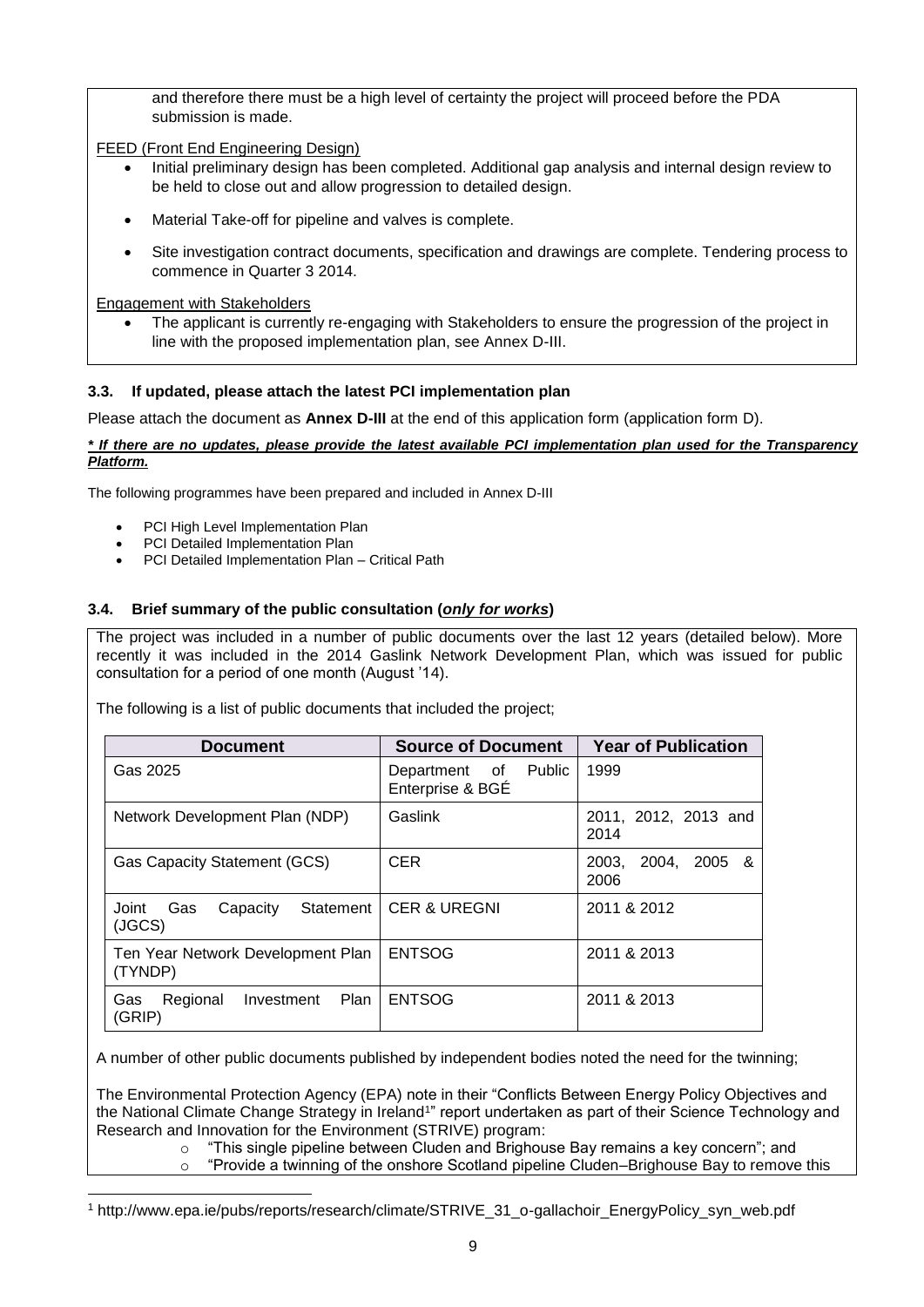single point of failure".

The Engineering Academy of Ireland (EAI) note the following in their publication, 'The Future of Oil and Gas in Ireland<sup>2</sup>' (February '13)

- $\circ$  "Reinforcement of the single 50-kilometre pipeline between Cluden and Brighouse Bay by twinning the section of unparalleled line would enhance the capacity and reliability of this critical section of the supply network."
- $\circ$  "Ireland is vulnerable to disruption in gas supply. Security of supply needs to be ensured and a diversity of supply sources and entry points to Ireland is essential. Reliance on a single pipeline in Scotland with known capacity constraints for the country's gas supply is unacceptable."

The Economic and Social Research Institute (ESRI) have noted in their latest 'Review of Irish Energy Policy3' (April '11), "Ireland is vulnerable to any difficulties with a single pipe."

# **3.5. Building permits (***only for works***)**

| Subject of building permit procedure                                                                                                                                                                                                                                                                                    | Date of award of | If relevant,      | Foreseen start                                                                                                     |
|-------------------------------------------------------------------------------------------------------------------------------------------------------------------------------------------------------------------------------------------------------------------------------------------------------------------------|------------------|-------------------|--------------------------------------------------------------------------------------------------------------------|
|                                                                                                                                                                                                                                                                                                                         | building permit  | foreseen date of  | date of works                                                                                                      |
|                                                                                                                                                                                                                                                                                                                         |                  | award of building |                                                                                                                    |
|                                                                                                                                                                                                                                                                                                                         |                  | permit            |                                                                                                                    |
| PCA (Pipeline Consent Authorisation) as granted<br>by the Scottish Executive. Consent remains valid.<br>(This consent covers all proposed pipeline with the<br>exception of the 7 kilometre re-route section which<br>will be subject to a PDA application, Section 3.2<br>above outlines justification for further PDA | 12/12/2001       | N/A               | 13/01/2016                                                                                                         |
| submission).                                                                                                                                                                                                                                                                                                            |                  |                   |                                                                                                                    |
| Planning Permission for two number Block Valves<br>along pipeline route. Planning permission remains<br>valid as construction on the block valves sites has<br>commenced and required notifications given to the<br>local Authority (Dumfries and Galloway Council)                                                     | 12/12/2001       | N/A               | Commenced.<br>Site clearance<br>has been<br>completed to<br>maintain the<br>validity of<br>Planning<br>Permission. |
| PDA Submission - re-route. Submission to be<br>made to Scottish executive for the 7 km section of<br>pipeline not currently covered under the existing<br>PCA.                                                                                                                                                          | TBC              | 27/08/2015        | 13/01/2016                                                                                                         |

# **3.6. Procurements/Subcontracting**

-

| Subject                              | Date of award | If relevant,     | Foreseen start |
|--------------------------------------|---------------|------------------|----------------|
|                                      |               | foreseen date of | date           |
|                                      |               | award            |                |
| Site Investigations Contract         | TBC.          | 01/12/2014       | 08/01/2015     |
| Detailed Design Contract (Re-engage) | <b>TBC</b>    | 28/08/2014       | 28/08/2014     |
| Procurement of Line Pipe             | <b>TBC</b>    | 19/05/2015       | 22/09/2014     |
| <b>Procurement of Valves</b>         | <b>TBC</b>    | 22/07/2015       | 24/11/2014     |
| <b>Construction Contract</b>         | TBC           | 12/01/2016       | 22/09/2014     |

<sup>2</sup> http://www.iae.ie/site\_media/pressroom/documents/2013/Feb/26/IAE\_-

\_Policy\_Advisory\_on\_Oil\_and\_Gas\_February\_2013.pdf

<sup>3</sup> http://www.esri.ie/publications/latest\_publications/view/index.xml?id=3252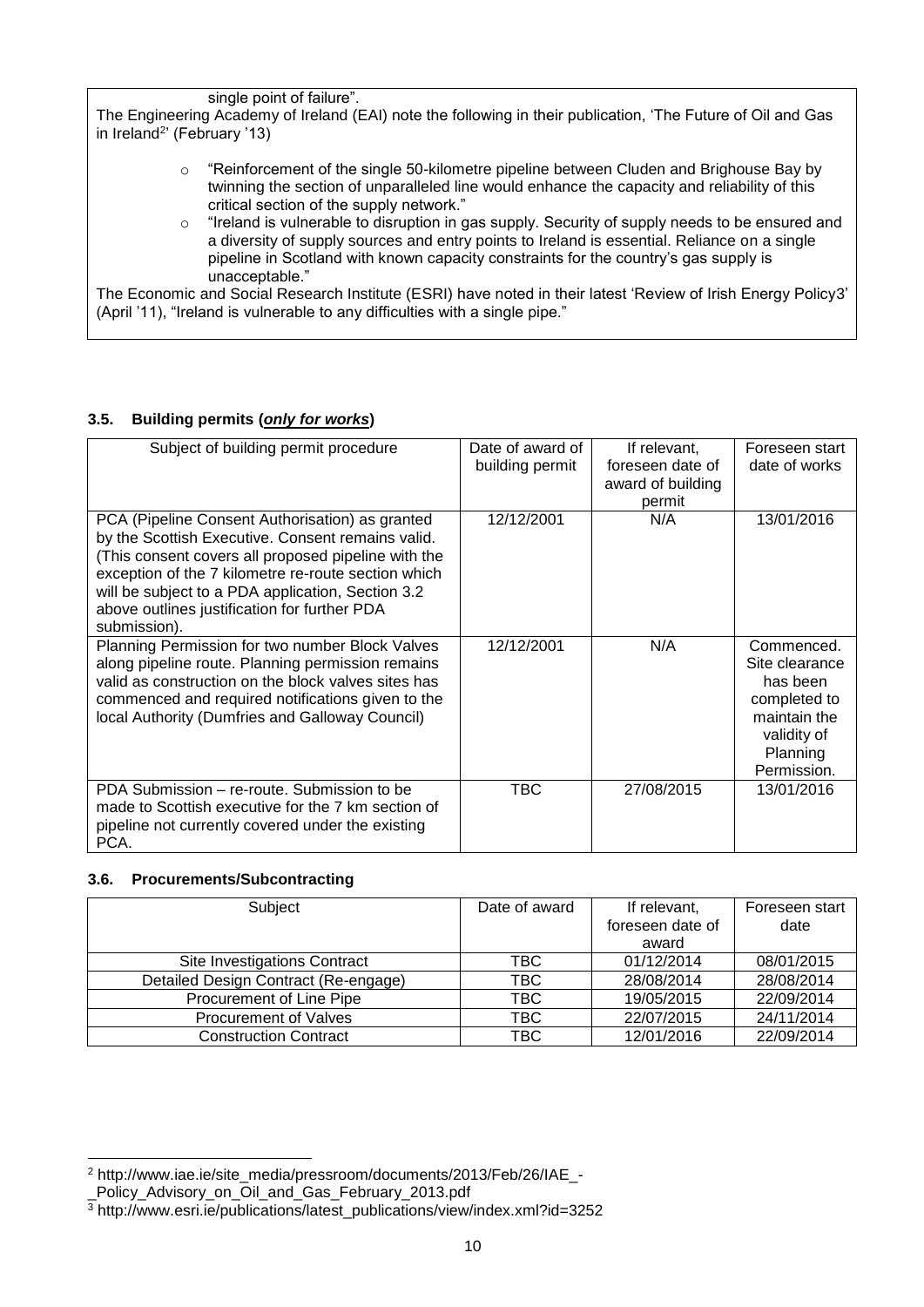# **3.7. Pending legal/administrative/technical issues, if any:**

CER(Commission for Energy Regulation) approval

 Approval for additional funding to complete the project will be required to progress the project. This approval is dependent on PCI funding.

#### Wayleave consents

 Signed consent from 2 landowners remain outstanding. Discussions with landowners and their council have been brought to a satisfactory conclusion during June 2014. Final signed consent currently awaiting completion, completion envisaged during quarter 4 2014.

#### PDA (Pipeline Diversion Authorisation) – Re-route

- Following discussion with the Scottish Executive regarding the re-route there is an agreement to complete a PDA submission for this 7km section of the proposed pipeline. Preparation of the supplementary PDA submission has progressed to draft format (completed in late 2007, submission of this document was withheld due to activation/construction commencement being required within 12 months of award/approval of PDA).
- A review of the draft PDA documents in line with current legislation will be undertaken to ensure compliance and completeness. This review is expected to be complete in quarter 2 2015 to ensure construction commencement early 2016.
- The PDA application for the 7km re-route section has been completed to draft format. This requires a gap analysis to identify any potential issues which may have arisen since initial draft.

#### **3.8. Control procedures and quality management during implementation of the proposed Action**

Ervia are accredited to IS0 9001 2008 and for construction projects Ervia require that quality plans are developed for the project at design and construction phase. These quality plans are developed as per the requirement of Ervia procedures and in line with ISO 9001 requirements.

Quality Plans, shall include, inter alia, project number, project description, applicable standards, project activities, project team, programme of works, organisational interfaces (e.g. Design, C & I, Consultants, Contractor), testing, inspection and examination details, quality plan modifications, quality objectives, project review dates, health and safety plan, appendices. Ervia through their Quality Management System (QMS) have a detail suite of procedures in the QMS covering the construction processes.

#### **3.9. Ex-post monitoring and audits of the proposed Action**

Ervia has a structured audit process in place to monitor and measure compliance with legislation, external standards and company policy, to monitor the effectiveness of processes and to promote continual improvement in the organisation.

Audit programmes are developed to monitor construction projects, the typical audit programme covers but is not limited to the areas outlined below;

- Ervia Quality Management System (QMS)
- Project QMS
- Quality plans
- Design
- Technical specification
- Inspection arrangements
- Construction inspection
- Certification and as-built data.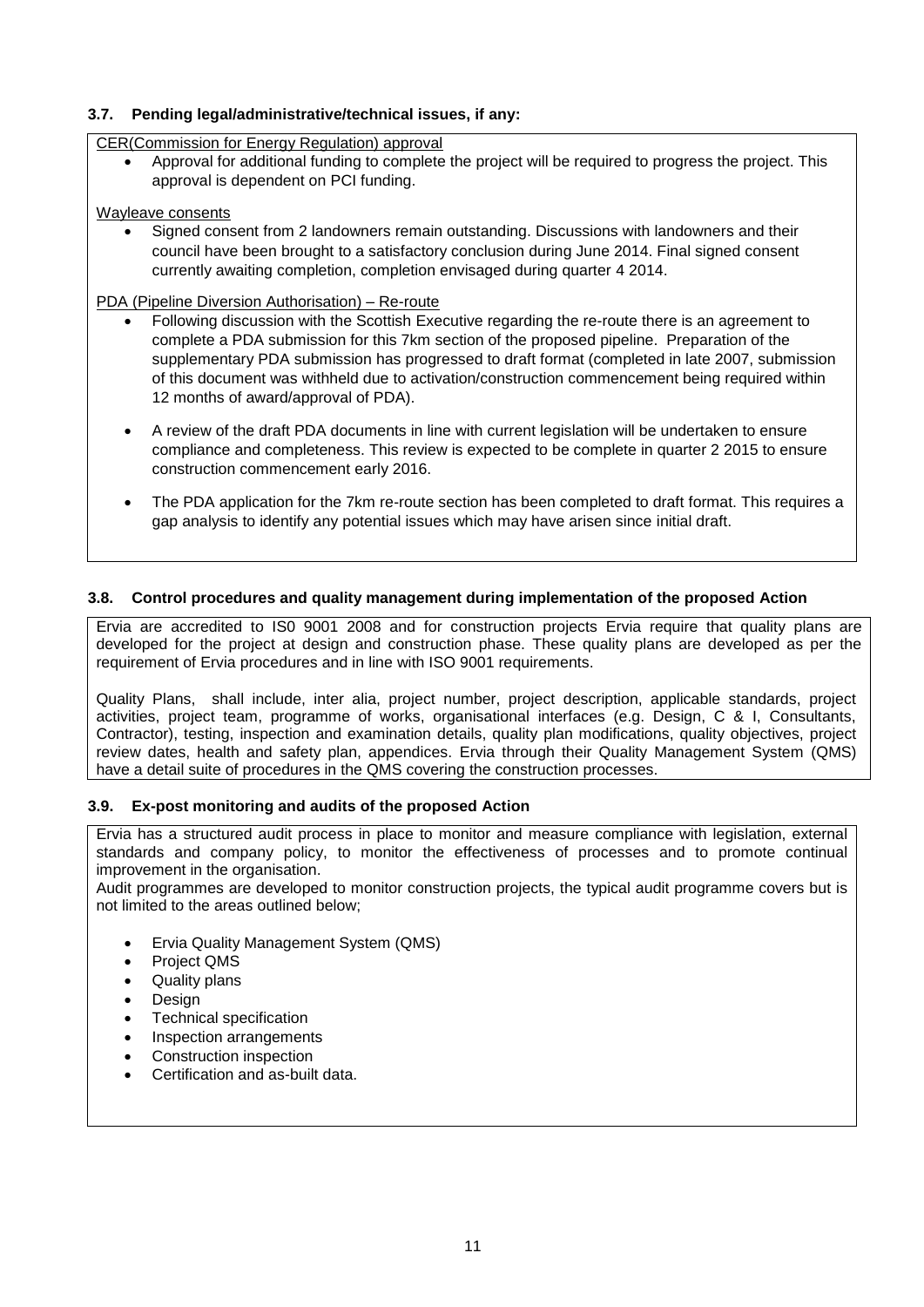### **3.10. Communication and visibility given to the CEF Energy co-financing within the proposed Action**

#### **Objectives**

The key objectives of the communication strategy are:

- To inform the beneficiary public of the role of the European Union in developing the project by providing visibility of the CEF funding. It is vital that the public in the beneficiary member countries are targeted.
- To raise awareness amongst relevant influencers including political and media stakeholders and these will be identified and targeted within the communications strategy.

**All communications activities will be developed in a partnership approach with the Commission and aim to be timely, accurate, appropriate, targeted and relevant to the particular audience, stakeholder or influencer.** 

The communication strategy is supported by a communications plan (see Table 1.1) incorporating public relations, public affairs, multi-media advertising and social media channels together with direct stakeholder engagement.

#### **Target Groups**

The target groups for all activity primarily reflect the beneficiary populations – i.e. Ireland. Scotland is considered as the locations where the construction phase will impact.

The EU audience is core and it is assumed that we will at all times be working in cooperation with and in response to the requirements of the offices as outlined. From an Irish governmental and regulatory perspective, the Department of Communications Energy and Natural Resources (DCENR) and the Commission for Energy Regulation (CER) in Ireland are included.

On a broader level, the media and those impacted at the various stages of the process are factored to the communications mix presented.

#### **Communication Activities**

#### **Table 1.1 Communications Plan in support of the Communications Strategy**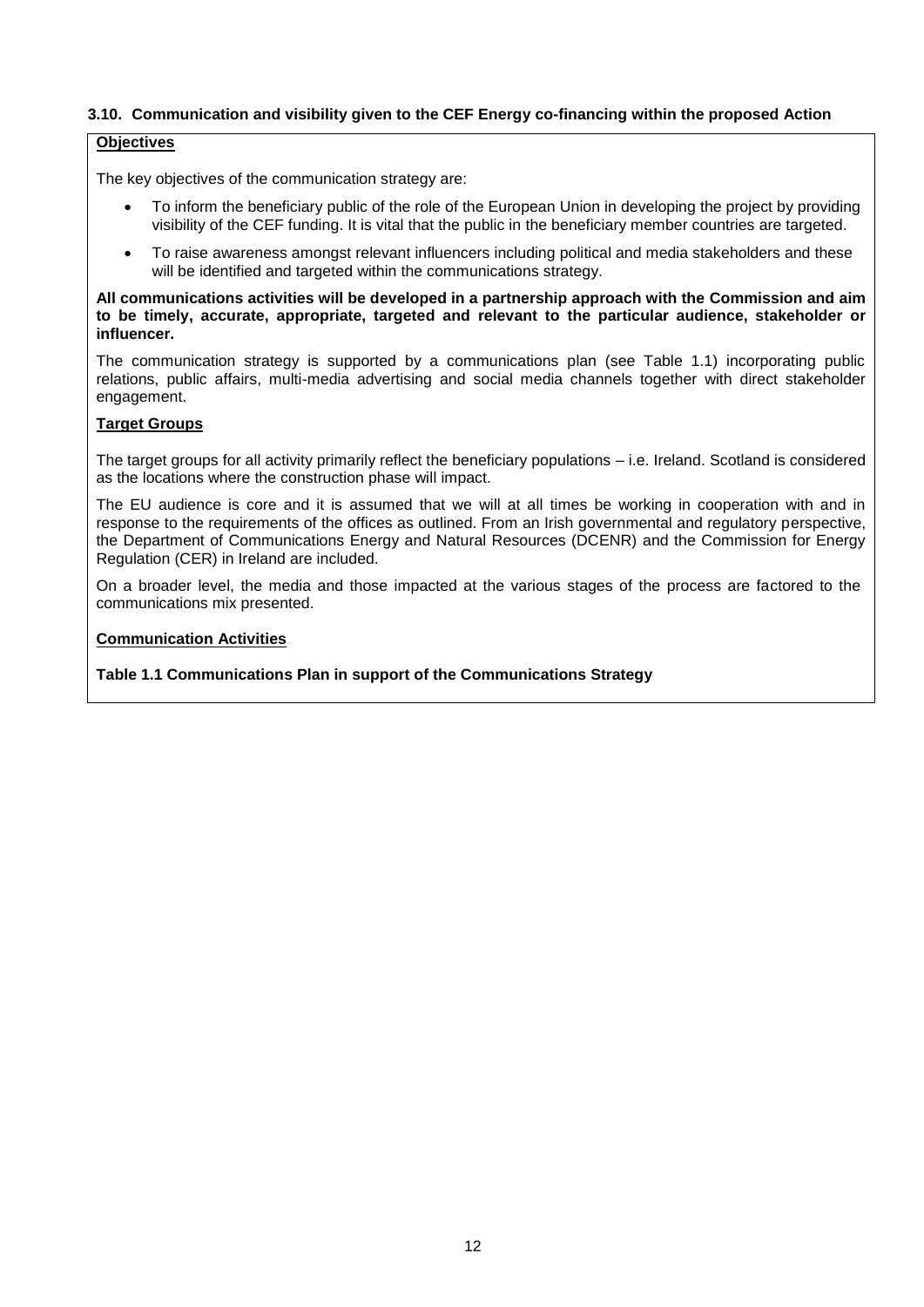| <b>Project Cycle</b><br>stage/communication<br>activity & target groups | <b>Project Approval</b>                                                                                                                                                                                                                      | <b>Design &amp; Planning</b>                                 | <b>Procurement</b>                                                                                                                                                                                                          | Construction                                                                                                                                                                                                                                                                                                                             | <b>Commissioning</b>                                                                                                                                                                                                               | <b>Evaluation</b>                                                                                                                                                            |
|-------------------------------------------------------------------------|----------------------------------------------------------------------------------------------------------------------------------------------------------------------------------------------------------------------------------------------|--------------------------------------------------------------|-----------------------------------------------------------------------------------------------------------------------------------------------------------------------------------------------------------------------------|------------------------------------------------------------------------------------------------------------------------------------------------------------------------------------------------------------------------------------------------------------------------------------------------------------------------------------------|------------------------------------------------------------------------------------------------------------------------------------------------------------------------------------------------------------------------------------|------------------------------------------------------------------------------------------------------------------------------------------------------------------------------|
| Communication<br><b>Objective</b>                                       | Awareness raising;<br>positive news story; EU<br>helps deliver key<br>project;                                                                                                                                                               | Project is progressing;                                      | Project process<br>opportunity; source<br>appropriate<br>engagement for<br>construction                                                                                                                                     | progressing; gateway to Construction plan overview<br>and timeline. Positive<br>messaging in relation to the<br>project                                                                                                                                                                                                                  | Project delivered to plan;                                                                                                                                                                                                         | Demonstrate<br>excellence; is the<br>project delivered as<br>promised? Is there<br>clarity around the<br>parties responsible<br>for its delivery?;                           |
| <b>Responsibility</b>                                                   | Commission / Ervia                                                                                                                                                                                                                           | Commission / Ervia                                           | Commission / Ervia                                                                                                                                                                                                          | Ervia                                                                                                                                                                                                                                                                                                                                    | Ervia                                                                                                                                                                                                                              | Ervia                                                                                                                                                                        |
| Type of key message                                                     | Project co-funding<br>sanctioned; key project<br>delivered in cooperation<br>with the EU;<br>acknowledgement of<br>significance of EU role;<br>project completion<br>ensures greater<br>security; significance of<br>project; future focused | Signficant project is<br>progressing; now at<br>Phase 2 of 5 | Procurement process<br>underway, recruit<br>construction and<br>contracts awarded                                                                                                                                           | Construction is underway;<br>critical project, outline plan;<br>stakeholder<br>communications at site<br>location; acknowledge role<br>of local community; display<br>banners acknowledging<br>funding                                                                                                                                   | Project delivered; on<br>time, within target;<br>example of best practice,<br>working in cooperation<br>with the EC                                                                                                                | Forging forward with<br>Europe; Project up<br>and running. Have<br>we delivered? Is it<br>clear that the EC has<br>assisted in the<br>delivery of this<br>milestone project? |
| <b>Appropriate tools</b>                                                | News release<br>highlighting EU<br>funding/announcement;<br>website updates; Phase<br>1 newsletter - mapping<br>the process ahead,<br>planned outcomes, EU<br>journals;                                                                      | Website updates;<br>Journals; Specialist<br>publications;    | News release; Media<br>advertising; website<br>updates; display<br>materials for<br>contruction location<br>(once contract in place);<br>update communication<br>to all stakeholders to<br>map the plan for<br>construction | Website updates;<br>milestone photocall to<br>announce construction<br>start; photo and film<br>record of construction<br>process; display panels<br>with workplan and<br>proposed timeline; local<br>stakeholder<br>communications and liaison<br>(door to door); media<br>advertising - with EC<br>acknowledgement - in local<br>press | Press conference (joint);<br>press visit and photocall at<br>locations; time release<br>video for website;<br>completion newsletter to<br>stakeholders; on site<br>plaque placement; press<br>interviews with key<br>publications. | Feedback - via<br>market research and<br>associated reports;<br>PR - what this means<br>for the beneficiary<br>populations?                                                  |
| <b>Beneficiary population</b>                                           | Ireland                                                                                                                                                                                                                                      |                                                              | Ireland                                                                                                                                                                                                                     | <b>Construction location</b><br>activity and beneficiary<br>populations                                                                                                                                                                                                                                                                  | Ireland                                                                                                                                                                                                                            | Ireland                                                                                                                                                                      |
| <b>DCENR, CER</b>                                                       | One to one meetings;<br>ongoing briefings                                                                                                                                                                                                    | One to one meetings;<br>ongoing briefings                    | <b>Ongoing briefing</b>                                                                                                                                                                                                     | Ongoing briefing - invitation<br>to photocall                                                                                                                                                                                                                                                                                            | Ongoing briefing;<br>invitation to attend at site<br>visit photocall                                                                                                                                                               |                                                                                                                                                                              |
| <b>EU</b> Institutions                                                  | Press conference as<br>required; Inform via<br>the media                                                                                                                                                                                     |                                                              | Include updates in<br>internal brlefings;<br>focused media                                                                                                                                                                  | Inform via the media;<br>specialist press;                                                                                                                                                                                                                                                                                               | High level visits and press<br>opportunities (joint).                                                                                                                                                                              | key report and<br>feedback outcomes<br>to be made available.                                                                                                                 |
| <b>European citizens</b>                                                | Inform via the media                                                                                                                                                                                                                         |                                                              |                                                                                                                                                                                                                             | Inform via the media                                                                                                                                                                                                                                                                                                                     | Inform via the media;<br>news release to specialist<br>press;                                                                                                                                                                      | Inform via the media                                                                                                                                                         |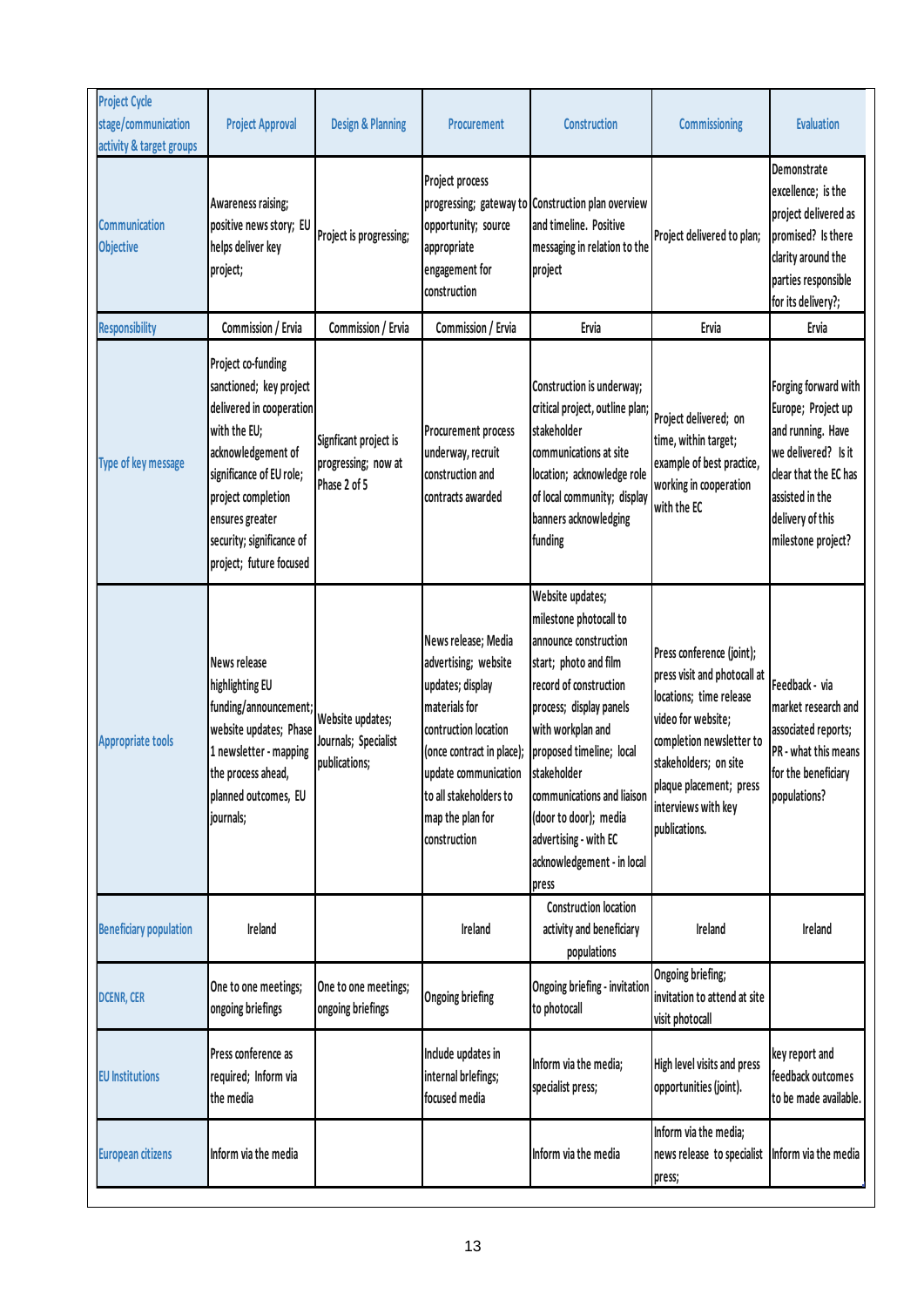### **Communications tools chosen**

*The presentation of jointly-agreed and consistent messaging across all media formats, clearly acknowledging the partnership role of the European Commission in delivering this project, cannot be understated.* 

The communications' tools selected reflect the mix which we deem to work best at each stage along the project lifecycle. This is borne from experience in the delivery from a communications perspective, of large-scale projects with multiple stakeholders.

While media advertising at certain stages of the process is a given, we shift our communications 'mechanics' to maximise our appeal and our messaging to the target audiences at the different project stages. For example, our preference for the use of local media around the construction phase is tried and tested and works well to deliver localised messaging to the location which is impacted. On site display boards are also impactful at this juncture, as are storyboard illustrations of how, where and when the project will impact.

On a different level, one-to-one meetings and group briefings work well in Ireland from a Governmental and Regulatory perspective; while targeted media articles, in relation to the positive news announcement of the funding and project approval is a clear choice.

Completion of the construction / commissioning brings in a wider audience and for this reason, (softer) mechanisms such as time release video production for relay on the internet to the wider public are proposed at this stage of the project.

#### **Indicators of Achievement**

Key performance indicators for each communications activity will be identified in advance such as media coverage, tone, sentiment and evaluated during and after the campaign.

Detailed market research will be undertaken to assess public awareness, with benchmarking in advance and post-campaign research to assess campaign effectiveness.

#### **Resources**

The communications campaign will be resourced by a number of full time personnel within Ervia for the duration of the project.

Additional communications resources are available to Ervia as required from a panel of contracted public relations agencies.

#### **[CROSS-BORDER DIMENSION OF THE ACTION, AREA OF IMPACT AND MEMBER STATES INVOLVED]**

#### **3.11. Which is the area of impact of your proposed Action? How do Member States cooperate? If relevant, how is the cooperation with third countries ensured?**

The proposed Action will impact the four jurisdictions connected to the twinned 50km section of the SWSOS - Ireland, Northern Ireland (UK), Great Britain (UK) and the Isle of Man. While the investment itself will take place in Scotland (UK) it will provide benefits to Ireland, Northern Ireland (UK), Great Britain (UK) and the Isle of Man. The project promoter and its affiliate are based in Ireland, Northern Ireland (UK) and Scotland (UK).

In relation to the current SWSOS pipeline and linked interconnectors, there is already a large amount of cooperation between these jurisdictions, the National Regulatory Authorities (NRAs), and Governments of these countries. This cooperation would be continued under the same arrangements if the twinning of the pipeline were to go ahead.

Ervia holds interconnector licences from the Office of Gas and Electricity Markets (OFGEM) in the UK, along with a gas conveyance licence from the Utility Regulator for Northern Ireland (UREGNI). In addition to the cooperation required in relation to these licences, there are a number of key agreements in place between TSOs, NRAs and the Governments of Ireland, Northern Ireland (UK) and the UK.

 **Regulation 994** - Regulation 994/2010 permits the adoption of a regional approach towards meeting the N-1 infrastructure standard. As part of its compliance with the Regulation, the Competent Authorities in the UK (i.e. DECC) and Ireland (i.e. CER) submitted their respective national Risk Assessments to the European Commission in Q4-2011 and June 2014.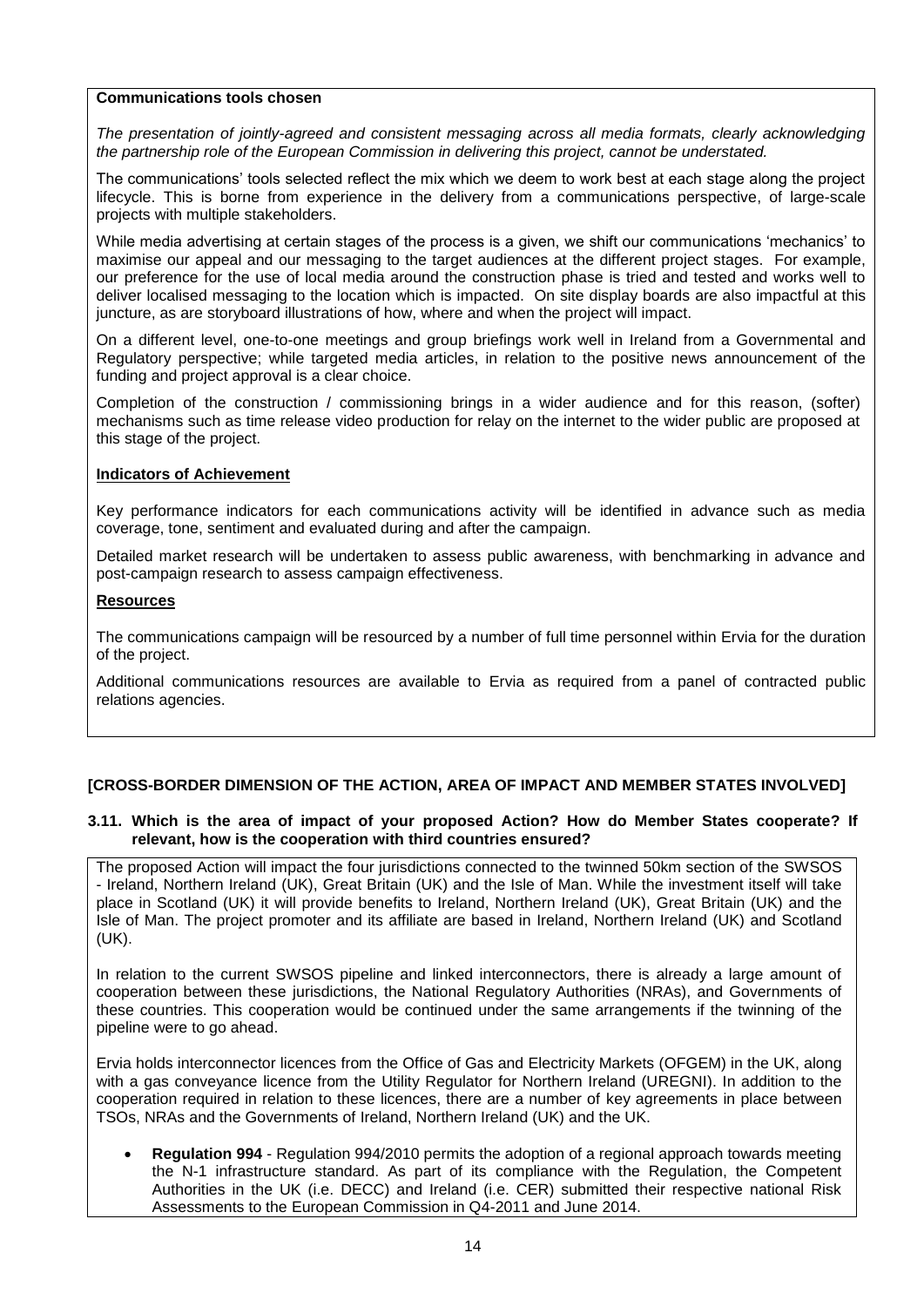While the UK is able to meet the N-1 standard, Ireland's Risk Assessment confirmed that it is unable to meet the N-1 standard in 2011. Consequently Ireland (CER) requested DECC to adopt a regional approach between the UK and Ireland towards meeting the N-1 standard, as permitted under the Regulation. DECC agreed and both member states submitted a joint risk assessment, preventative action plan and joint emergency plan in 2011/12. Both Competent Authorities submitted the joint Regional Assessment in June 2014, with Emergency Preparedness Plan to be submitted Q4 2014.

- **1993 & 2004 Intergovernmental Agreements** In 1993, an agreement was signed between the Irish and UK Governments to facilitate the construction and operation of the pipeline between Moffat and Loughshinny in Ireland. In 2004, a second agreement was signed to facilitate the construction and operation of Interconnector 2; this 2<sup>nd</sup> agreement would apply to the proposed project/action.
- **Transportation agreements between UK & Irish Gas TSOs**
	- The **Connected Systems Agreement (CSA)** between National Grid and Ervia for Great Britain (UK)-Ireland gas interconnectors came into effect on the 1st October 1998. Under the CSA it was agreed that Ervia shall be entitled to have the Ervia gas system connected to National Grid's gas system at the Connected System Points, and that the agreement shall not be amended, except by agreement between NGG and Ervia.
	- The **Transportation Agreement between Ervia and Premier Transmission Limited (PTL)**  was signed on the 21<sup>st</sup> August 1996, and relates to the provision of capacity from Moffat to Twynholm.
- **NGG and Ervia Joint Protocol for Load Sharing**  This outlines the load shedding arrangements in place between NGG and Ervia in the event of a Gas Deficit Emergency affecting either operator's gas transportation network.
- **Regional Communication Forums**  Cooperation between the UK and Ireland on issues pertaining to gas security of supply are facilitated through:
- **The UK & Ireland Emergency Planning Group**  comprising three government departments (DECC, DCENR and DETI), the three regulators (OFGEM, CER and UREGNI), and the gas and electricity TSOs); and
- **The All-Island Emergency Planning Group**  chaired alternately by the Irish and Northern Irish government departments, and also includes two regulators (CER and UREGNI), the gas and electricity TSOs and emergency managers from the two jurisdictions**.**

#### **3.12. Which Member States/ companies from Member States do financially contribute to this Action and how?**

Ervia made a cross-border cost allocation (see Annex D-IV taking account regulator views) request to the NRAs of the Member States to which the project provides a net positive impact (CER, UREGNI, and OFGEM). After evaluation this request, the NRAs made the decision that 100% of the costs of the Action (net of any grant funding from the Commission) will be borne by Ireland. More detail around the conclusions of this evaluation are provided in 3.14.

As set out in 2.3, Ervia expects the costs of the Action (net of any grant funding from the Commission) would face the same regulatory treatment as the costs associated with the existing 50km single pipe section of the SWSOS. They would therefore be recouped through Ireland gas transmission tariffs. These tariffs are currently only paid by Ireland gas customers. However, in the event that the South-North Pipeline (at the Gormanston Entry Point) is required to ensure Northern Ireland (UK) system demand can be met, Northern Ireland (UK) shippers would need to book the Moffat Ireland capacity upstream of the Gormanston entry point and pay the associated Irish tariffs.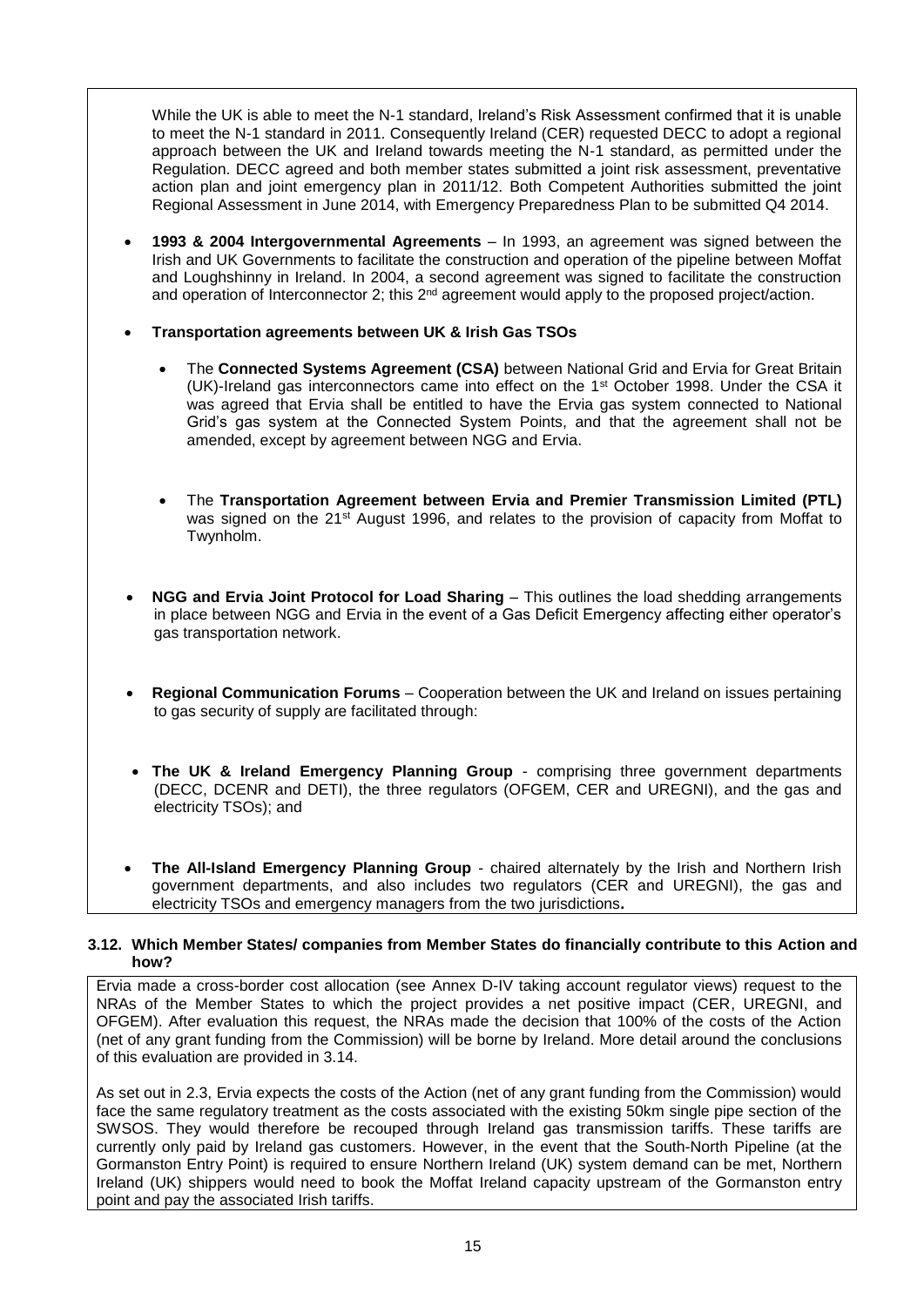#### **3.13. Which Member States are impacted by the Action and please describe how**

In addition to Ireland, the Action will also impact on two parts of the UK. Further detail on the positive externalities experienced by these parts of the UK is provided in 3.15.

- **UK (Northern Ireland) -** 100% of gas in Northern Ireland (UK) is supplied through the SWSOS pipeline at present. The twinning of the pipeline will provide security of supply benefits to Northern Ireland (UK) of  $\epsilon$ 6.5m (£5.5m). Related to this, the increased perception of reliability around the Northern Ireland (UK) gas supply would provide benefits is estimated to be at least €2.7m (£2.3m) in reduced financing costs for gas-dependent industries. Finally, consumers in Northern Ireland (UK) will benefit from their share of reduced compressor fuel and carbon costs of €6.3m (£5.4m) resulting from the Action.
- **UK (Great Britain) -** By increasing the capacity and reliability of the Moffat entry point, the Action will increase the potential for trade of gas between Great Britain (UK) and Ireland providing commercial benefits for Great Britain (UK) gas producers and shippers. The Action would also help facilitate physical reverse flow at the Moffat entry point which would provide commercial and security of supply benefits to Great Britain (UK) by giving access to potential future gas production and storage facilities in Ireland (e.g. Corrib gas production, Shannon LNG). In the Northern Ireland Gas Capacity Statement 2013/14 – 2022/23, UREGNI explains that "*surplus supply from Larne, i.e. max withdrawal rate less Northern Ireland (UK) demand, may be available for export to Ireland and/or Great Britain (UK) markets subject to the appropriate infrastructural modifications, and contractual and commercial arrangements being in place*".

#### **3.14. If applicable, please summarise the cross-border cost allocation (CBCA) for the PCI and the main outcome of it (***only for works***)**

(not applicable for smart grids and electricity storage)

On November 7th 2013, Ervia submitted proposals for a CBCA (see Annex D-IV) following the grant of a week's extension (See Annex D-VI) in relation to the proposed Action to the NRAs of the Member States to which the project provides a net positive impact (CER, UREGNI, and OFGEM). This proposed a cost allocation of 88% to Republic of Ireland (Ireland) and 12% to (NORTHERN IRELAND (UK)) which was based on an assessment of the allocation of benefits to all Member States.

On the 6th May the relevant NRAs reached an agreement on the appropriate allocation of costs. The NRAs believed that detailed information had been provided by Ervia on the allocation of benefits under a number of reasonable scenarios. However, the NRAs came to the view that there was some uncertainty around the dispersion of benefits between Member States. The CER stressed that this uncertainty was *"through no fault of the Project Promoter"*.

Based on this uncertainty, coupled with the reasonable possibility that the material benefits accruing to Northern Ireland could be below or near the significance threshold of 10% of aggregate positive net benefits, the NRAs agreed that the appropriate cost allocation at this time was 100% of costs to Ireland, see CER decision letter Annex D-IV.

# **[POSITIVE EXTERNALITIES]**

**3.15 Regarding positive externalities, please provide a description of the positive impacts that the project provides which go beyond the Member States involvement (contribution to the PCI/Action such as regional security of supply, solidarity or technological innovation) (***for works only***)** 

### **Please provide monetary or at least quantified values:**

As a result of the CBCA decision, 100% of the costs of the Project will be incurred by Ireland. However, as recognised by the NRAs, the Project will provide benefits to two additional jurisdictions Northern Ireland (UK) and Great Britain (UK). There are five key positive externalities from the Project that would be experienced across these jurisdictions: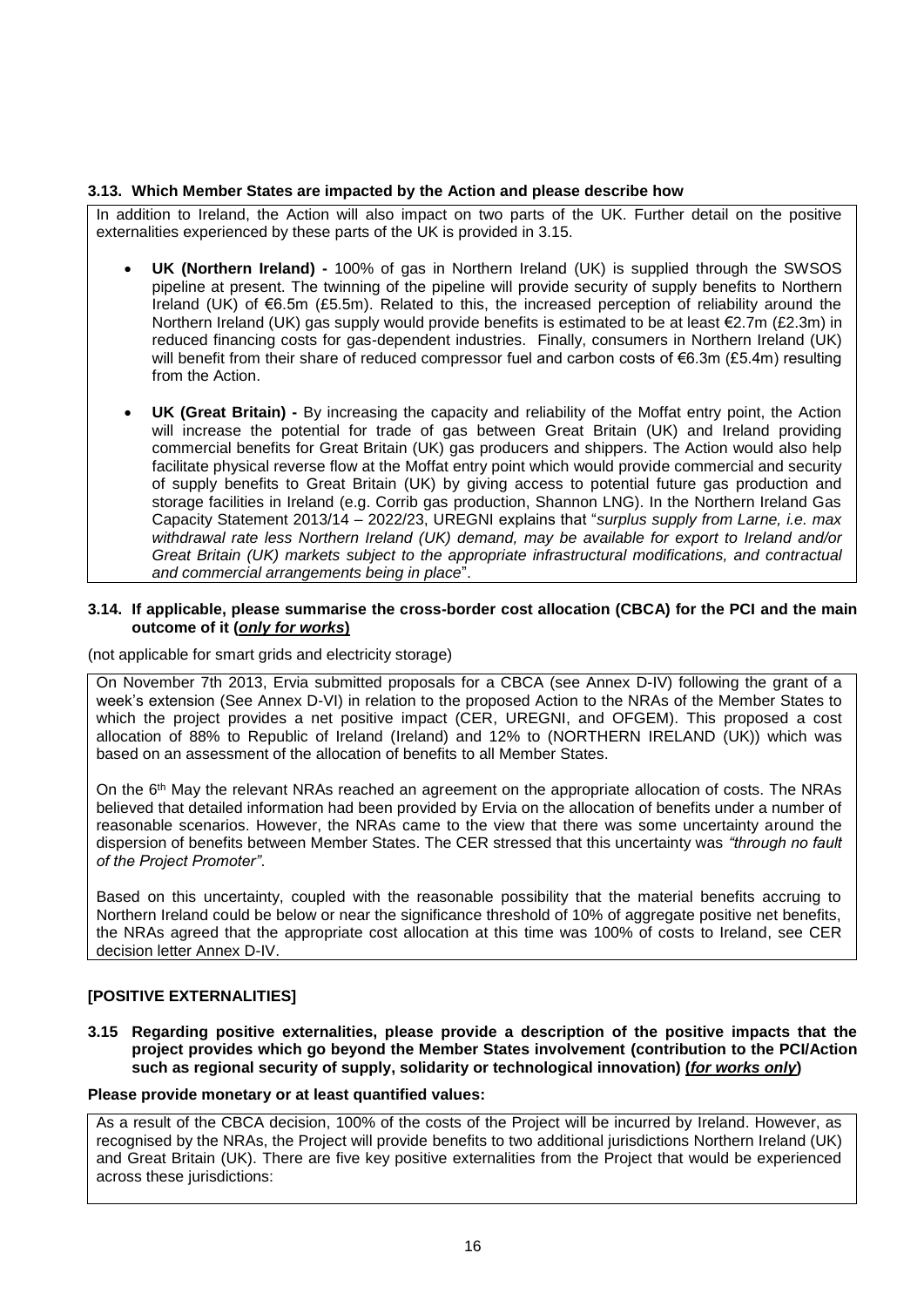- improved security of supply;
- reduced compressor fuel consumption and CO<sub>2</sub> emissions;
- avoided reputational risk;
- increased trade and contribution towards the implementation of the internal energy market; and
- sustainability.

These positive externalities were considered as part of the project-specific cost-benefit analysis (CBA) required by Regulation (EU) No. 347/2013 Art. 12 to accompany the CBCA request. The NRAs evaluated the CBA, including its methodology, assumptions and data sources, and confirmed that they were happy with the results and scenarios presented.

Where possible, the CBA placed monetary values on the benefits arising from the project. In doing so, a conservative approach was taken and benefits were only monetised where robust values could be calculated. As a result, values are only available for the first three benefits listed above, and only for Northern Ireland. Where it was difficult to put a monetary value on the benefits, they were discussed quantitatively.

Further details on each positive externality, and the jurisdictions to which it applies, is discussed in turn below. In the case of the monetised benefits, the value under the most likely future gas supply scenario is provided. However, these values may change if different supply scenarios are used.

# **Improved security of supply**

As discussed in 1.3, without the Project, Northern Ireland (UK) is wholly dependent on a 50km single pipeline section of the SWSOS. This dependence, and the significant economic losses that would therefore result in the event of an outage, therefore poses a very real security of supply risk if this section of pipeline were to fail. Placing a second pipeline in parallel with the single section would greatly reduce the risk of loss of supply to Northern Ireland and the Isle of Man, that would result from the failure of the single section of pipeline.

In Northern Ireland (UK), this benefit was valued at €6.5m (in NPV terms).

Further security of supply benefits are also likely to occur from the Project as a result of increased line-pack. This increase stems from two sources:

- the actual line-pack in the 50km section of twinned pipeline (an increase of approximately 35 GWh, 11% of Moffat's current capacity); and
- increases in subsea line-pack the twinning results in higher inlet pressures at Brighouse Bay, providing the capacity to operate the subsea interconnectors at higher pressures than is currently the case (an increase of approximately 40GWh, 12% of Moffat's current capacity).

This aspect of the increase in security of supply has not been monetised. Therefore the estimates for the security of supply benefits can be considered conservative.

There will also be some small security of supply benefits to Great Britain (UK) as this Action facilities physical reverse flow. This in turn would give Great Britain (UK) greater potential for diversification of gas supply (including potential access to future LNG and storage facilities in Ireland and Northern Ireland (UK).

#### **Avoided reputational risk**

There is also a reputational risk for the Northern Ireland (UK) economy associated with the current dependency on the single pipeline section of the SWSOS. Investors may decide limit their investments (or invest elsewhere) if there was a perception that the energy system is unreliable, resulting in lower real GDP than otherwise

The perception of an unreliable energy sector may already have formed. In this case, the Project could improve the perception by being seen to increase reliability of the gas and power sectors. Alternatively, the perception of an unreliable energy sector may only be formed in the event of a major gas supply failure. In this case, by increasing reliability before a failure occurred, the Project would prevent a perception of an unreliable energy sector from forming.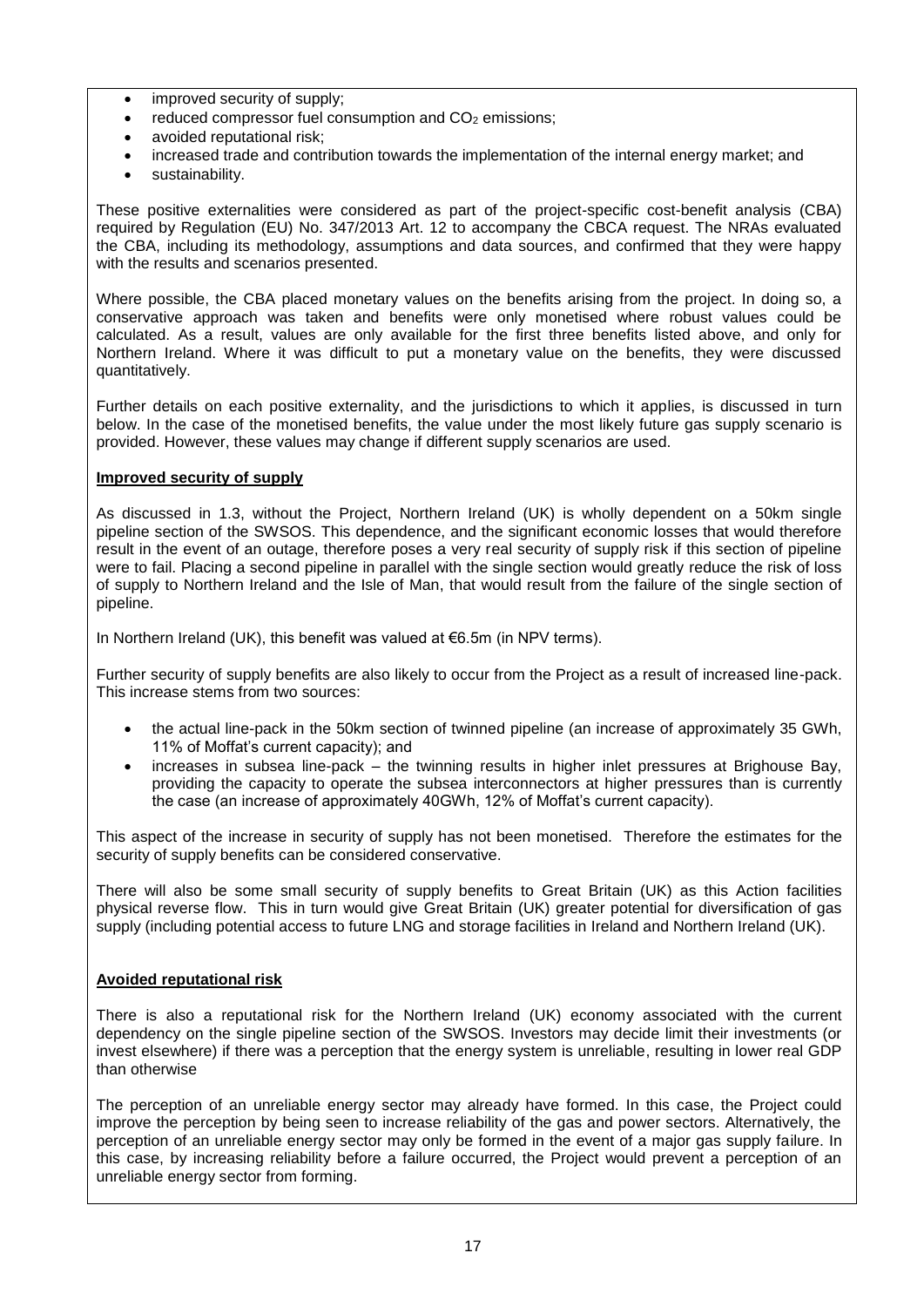In order to value this benefit, a proxy effect is applied by considering an increased perception of risk about the gas sector alone, as measured by an increase in the regulatory cost of capital faced by the TSOs and DSOs. In Northern Ireland (UK), this benefit was valued at €2.7m. In the Isle of Man, it was not possible to calculate a robust estimate of the value of this benefit due to its size. However, this may be in the region of €0.2m based on relative demands for gas in each jurisdiction. As this approach focuses only on regulated assets, and their associated cost of capital, it produces conservative estimates of the benefits resulting from avoided reputational risk.

# **Reduced compressor fuel consumption and CO<sup>2</sup> emissions**

For any given flow rate of gas, the pressure gradient (i.e. pressure losses) for a single pipeline is significantly higher than for twin pipelines, each of the same specification as the single pipeline. With a single pipeline, there is a requirement to provide a higher supply/source pressure than with the twin pipelines, i.e. the compressor (which provides the source) runs harder with the single pipeline, consuming more fuel and emitting more CO2. The costs of the Beattock Compressor Station are allocated between Ireland and Northern Ireland (UK) based on throughput. A proportion of the estimated fuel and  $CO<sub>2</sub>$  savings will therefore accrue to Northern Ireland (UK). This benefit was valued at €6.3m.

# **Increased trade and contribution towards the implementation of the internal energy market**

By increasing the capacity and reliability of the SWSOS, the Action will increase the potential for trade of gas between Great Britain (UK) and Ireland providing commercial benefits for Great Britain (UK) and Northern Ireland (UK) gas producers and shippers.

As explained in more detail in 3.17, PCI 5.2 is also a key pre-requisite for PCI 5.1.1 (Physical reverse flow at Moffat interconnection point). This Action is estimated to result in a 40% (c.a. €90m) reduction in capital costs for the physical reverse flow project, consequently improving the viability of PCI 5.1.1 and the Larne storage project in Northern Ireland (PCI 5.1.3). If completed, PCI 5.1.1 could also be expected to bring future security of supply benefits to Great Britain (UK).

# **Sustainability**

Currently Northern Ireland (UK) has a high reliance on oil as an energy source for the domestic and industrial & commercial sectors. Increased capacity at Moffat as a result of the Action provides the upstream capacity to Northern Ireland (UK) to facilitate increased switching from oil to gas in these sectors. Particularly given the price savings offered by gas in comparison to oil. In turn, this would be expected to bring significant environmental savings due to the higher carbon emissions generated by burning oil.

Table 1 summarises the positive externalities that will be experienced in each jurisdiction as a result of the Action. The estimated quantified positive externalities are €15.5m. In addition there a range of unquantified benefits.

#### **Table 1. Positive externalities from the Action**

|                                    | Northern Ireland | <b>Great Britain</b> |
|------------------------------------|------------------|----------------------|
| Security of supply                 |                  |                      |
| <b>Reputational risk</b>           |                  |                      |
| Compressor fuel and carbon savings |                  |                      |
| Increased trade                    |                  |                      |
| Sustainability                     |                  |                      |

All benefits quoted are in 2013 prices and consistent with those submitted for the CBCA application.

#### **3.16. Provide information on the financial viability of the action based on the main features of the Business Plan and explain why the PCI is not commercially viable** *(for works only)*

In considering whether the Action would be financially viable, Ervia has considered two situations:

- the Action is undertaken by a merchant investor; or
- the Action is undertaken as a regulated project by Ervia.

This analysis found that the Action would not be commercially viable as a merchant project or a regulated project without grant funding from the Commission.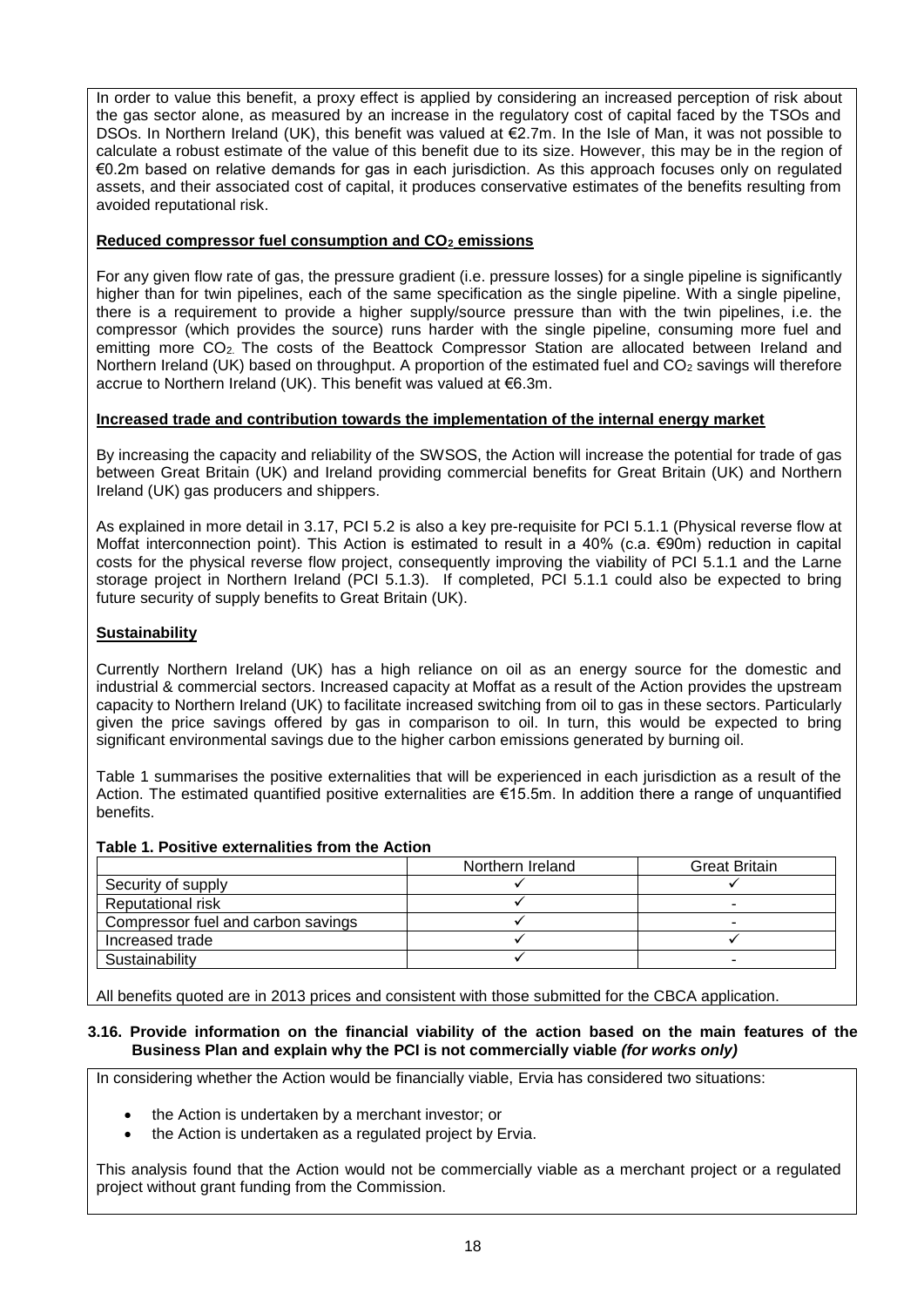### **Merchant project**

In order to consider whether the Action would be financially viable if it were to be undertaken by a merchant investor, it is appropriate to compare the costs of the Action, which fall entirely on the promoter, with the revenues that the Merchant investor would earn as a result of the investment.

As set out in 2.3, it is estimated that the Action would increase current entry capacity from Moffat by about 10% per day. To simplify the analysis a conservative assumption is applied; this additional capacity comes from the new section of the pipeline and that the capacity of the original pipeline is not reduced. The revenue earned by the merchant investor therefore amounts to the commercial benefits with the sale of this additional capacity. Estimating the revenues in this way may overstate the benefit that would accrue to the investor since the total value of the incremental capacity is assigned to the investor.

In the case of the Action being undertaken by a merchant investor, it is appropriate to use a higher rate of return for the financial assessment. This is not inconsistent with the approach used by some regulators in Europe to allow a higher rate of return to cross border projects in gas and power networks, reflecting the fact that without the higher allowed return those projects may not proceed. In addition, to avoid an implicit cross subsidy the decision whether to proceed with the Project and how to fund it should be made on an incremental basis, not made on the basis of the average financing cost to the project promoter (Ervia).

A broad estimate of the rate of return required by a merchant investor not underwritten by a regulatory compact is around 10%. This is in line with the indicative cap of 8.4-13.76% proposed by Ofgem in relation to the regulatory regime for electricity interconnector investment in Great Britain (UK). If the investor earns a rate of return above the final cap that is set, they are required to share these profits with consumers.

Based on a 10% rate of return, the NPV of the project is -€73,741,543. It is therefore not commercially viable in this situation.

# **Regulated project**

Of the benefits associated with the Action, only a limited proportion accrue to gas customers in Ireland, the rest accrue to Great Britain (UK) and Northern Ireland (UK) and non-gas customers in Ireland. The CER have recognised this fact, and highlighted its concern about the impact on tariffs if gas customers in Ireland were to bear the full cost of the project. If the CER were to allow 100% of the costs of the project to be included in the calculation of allowed revenues for Ervia transmission business, this would result in an increase in gas tariffs of approximately 10% (as discussed in more detail in 3.20). On this basis, the CER have made the decision that they cannot approve funding of 100% of project costs.

Instead, the CER have indicated that they would be willing to allow up to €47.9m (including €1.6m of ineligible costs) to be recovered through the regulated asset base (RAB). This is the value of the commercial benefits associated with the sale of this additional capacity, discounted at the TSO's weighted average cost of capital (5.2%), which would ultimately be passed through to customers given the regulatory framework under which Ervia operates (as set out in 2.3). CER highlight that including the value of these benefits on the RAB, would therefore have no impact on tariffs in the long term. It would be impossible for the project promoter to commercialise the remaining benefits associated with the Action. Therefore, as 50% of project eligible costs are not funded under the CER's proposed level of allowed funding, the project would not be viable as regulated asset.

Further, it would not be commercially viable for a merchant investor to fund the remaining 50% of project costs. Even in the situation where 100% of the commercial benefits accrue to the merchant investor, this would still result in a NPV of -€27m, based on a 10% rate of return. In reality, it would be likely that a significantly smaller proportion of these benefits would accrue to the merchant investor and the CER would require that some commercial benefits are transferred to consumers as a condition of allowing funding onto the RAB.

If the CER were to allow more than €47.9m to be recovered though the RAB, this would be recovered from increased tariffs for gas customers in the long term, while a large element of the benefits would not accrue to these customers.

Moreover, it is important to also consider solidarity. A tariff increase would cause further affordability issues for domestic customers. Research shows that Ireland has higher levels of excess winter mortality that the rest of Europe (70% of excess winter mortality from cardiovascular disease and respiratory disease arises in the poorest socio-economic groups). In 2012, 12.9% of households in Ireland went without heat at some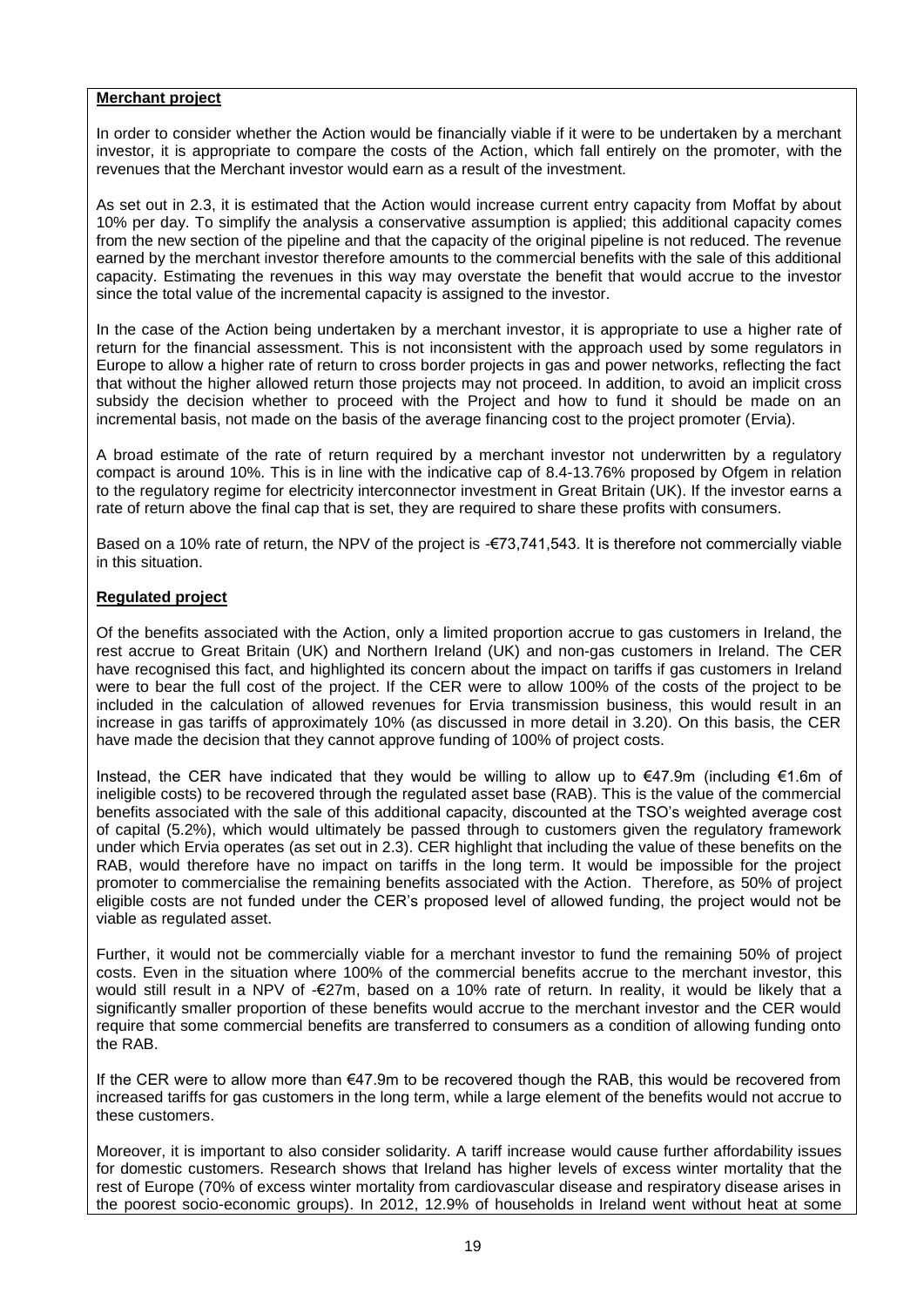stage during the year due to lack of money, while 8.5% were unable to afford to keep the home adequately warm. This is over double the number of households in 2008, when only 6.3% went without heat at some stage during the year due to lack of money, and 3.7% were unable to afford to keep the home adequately warm.

It may also put industrial and commercial customers at a competitive disadvantage. Cost competitiveness is seen as essential for Ireland's recovery. Chairman of the NCC, Dr Don Thornhill commented:

"*To deliver the jobs growth that Ireland needs, our international cost competitiveness needs to continue to improve. The analysis from this report points to the Irish economy being at a pivotal point in terms of cost competitiveness. Recent price falls are largely a cyclical response to the Irish and international recessions*  rather than a response to structural changes in the Irish economy. In this light we need to see the *Government's continuing focus on those aspects of the economy which drive costs for business. Reforms that reduce business costs and improve productivity need to become the new story of the Irish economy.*"

In summary, the national regulatory authority has decided that there are limits to the regulatory funding which can be made available for this project. This is because of the scale of benefits which accrue outside the Ireland gas sector combined with ongoing issues around fuel poverty and competitiveness in Ireland. Partial Union funding of the Action is needed to secure these benefits across Ireland, Northern Ireland, and Great Britain (UK).

# **[COMPLEMENTARITY]**

**3.17. Is the Action complementary with another Action of the Connecting Europe Facility in Energy? Are there any interdependencies and/or complementarities with other implementing PCIs that have or might have an impact on the implementation plan of the PCI? (***for works only***)**

| S<br>-  |
|---------|
| N.<br>c |

If yes, please explain:

This Action complements two PCI projects.

 **PCI 5.1, a cluster of PCIs allowing bidirectional flows from Northern Ireland to Great Britain and Ireland and also from Ireland to United Kingdom**. The proposed Action is a key prerequisite to developing physical reverse flow at Moffat interconnection point from a systems operation perspective, and would increase the viability of storage and gas supply projects in Ireland and Northern Ireland (UK). Although physical reverse flow is currently technically feasible with the current single pipeline, doing so would have a major adverse effect on security of supply. The resulting substantial reduction in linepack volumes in IC1 and IC2 would eliminate the security of supply that this linepack currently provides, as highlighted in the 2011 Market Consultation for Physical Reverse Flows at Moffat. Further, the lead time needed to switch over from to reverse flow back to forward flow with a single pipeline would be a major security of supply risk. With a twinned pipeline, on the other hand, this security of supply risk would be removed as the switch from forward flow to reverse flow would only need to happen on one pipeline.

It is estimated that this Action would account for up to 40% (c.a.  $\epsilon$ 90m) of the costs for PCI 5.1.

 **PCI 5.3, Shannon LNG Terminal located between Tarbert and Ballylongford (Ireland)**. By increasing capacity at the Moffat entry point and facilitating physical reverse flow, this Action would increase the value of the of the Shannon LNG project if it were to proceed. It would expand for the potential market for gas from Shannon gas and allow it to contribute to Great Britain (UK) security of supply.

#### **[OVERCOMING FINANCIAL OBSTACLES AND IMPACT ON SOLIDARITY]**

**3.18. Please describe the financial obstacles and how Union funding would help to overcome them**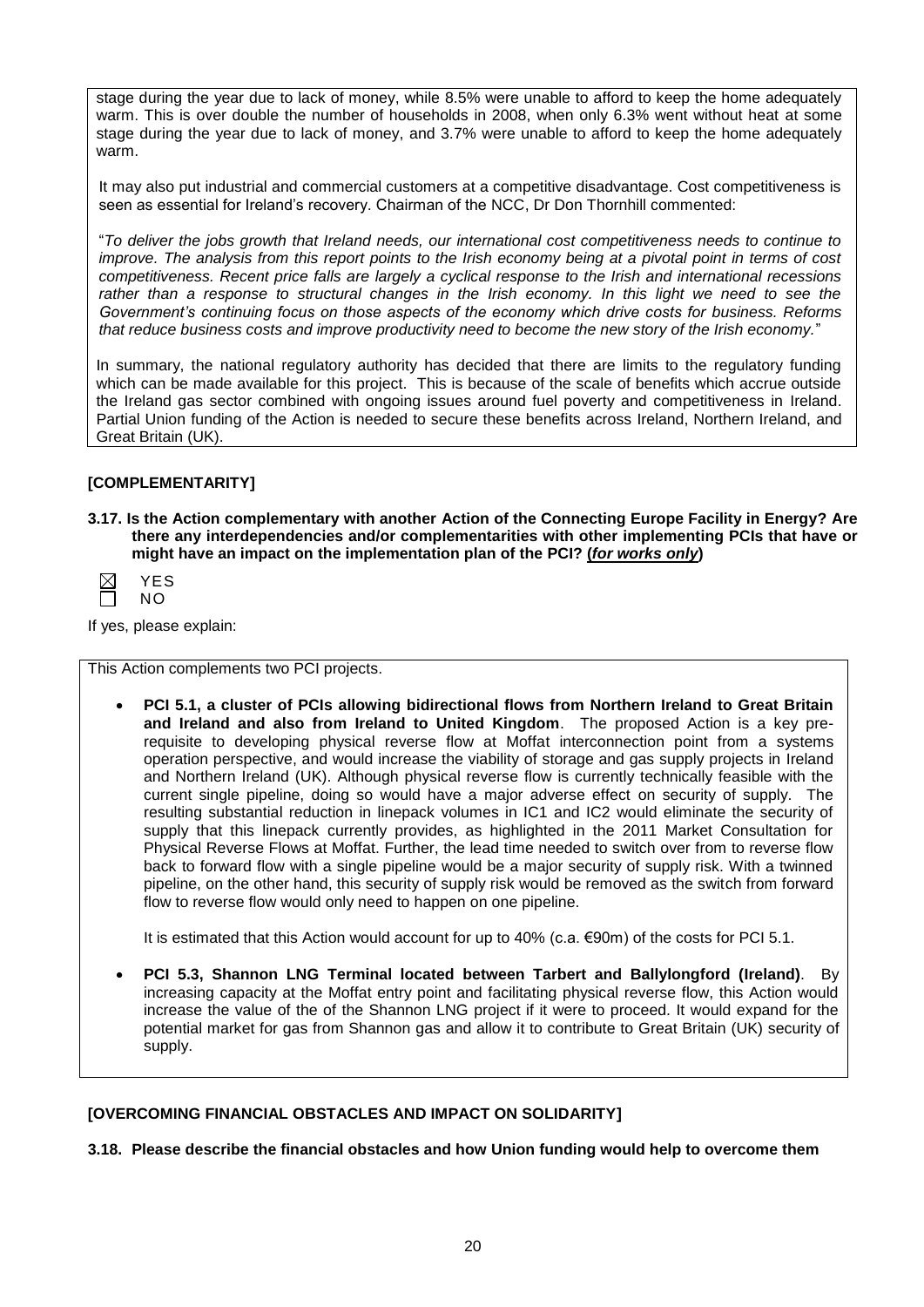At present the Action cannot be financed as either a merchant or regulated asset. The reasons for this are set out in detail in 3.16.

The CER has indicated that they would be willing to allow up to  $\epsilon$ 47.9m to be recovered through the RAB (around 50% of the project costs). Union funding would meet the shortfall between this and the total project capital cost, allowing the project to proceed.

#### **3.19. Please describe the general method used in calculating the tariff (***only for works***)**

Using a revenue cap, the Commission for Energy Regulation (CER) determines the revenue that the transmission business of Ervia is allowed to recover from customers over the price control period. The CER sets Ervia's allowed revenue for the transmission business on the basis of:

- Operational Expenditure
- Return on the business' regulated assets set at the weighted average cost of capital; and
- Revenue to cover depreciation of the business' regulated assets.

Assets that are added to the Regulated Asset Base (RAB) of Ervia are added at the date of commissioning and are depreciated on a straight line basis over the appropriate time period. In the case of pipelines this period is 50 years. The value added to the RAB, and therefore the value on which Ervia earns its Regulated Rate of Return, is the net cost of the asset as approved by the CER. Any grants received, or other third party contributions are subtracted from the total cost of the asset and Ervia therefore does not profit from any grant received.

The CER currently sets the allowed revenues for a 5 year period and in doing so also forecasts expected capacity bookings and commodity flows. The Transportation Tariff is based an Entry/Exit system. The CER uses a financial model that seeks to set a 'levelised tariff' for the 5 year period, i.e. more revenue is earned in years of high demand/capacity bookings, less revenue in years of low demand/capacity bookings. On an annual basis the tariff is updated to take account of the latest forecasts, changes in the allowed Rate of Return (this is linked to the yield on an Irish 5 year Government bond) as well as actual Revenues for the preceding years. Ervia is allowed to earn its allowed revenues, no more and no less. The CER reviews Operational and Capital Expenditure (Opex and Capex) on an ex-ante basis and sets the allowances for a 5 year period. The CER also reviews Capex ex-post and disallows any expenditure that it deems inappropriate or inefficient.

It should be noted that the CER is currently consulting on a re-structuring of the Entry Tariff calculation methodology. In doing so they have indicated that they will introduce a methodology that is compliant with the 3rd Energy Package and the forthcoming Harmonised Network Code on Tariffs. This Code is currently in draft form and is the subject of a public consultation from ENTSOG based on the Framework Guidelines provided by ACER. The new methodology may result in a different revenue profile for Ervia but will not alter the allowed revenues over a price control period.

#### **3.20. What would be the impact on the tariff, if there were no Union grants obtained? (***only for works***)**

Based on the current tariff structure, the addition of the cost of the project to allowed revenues would increase the interconnector system (Moffat) entry tariff by 10%.

#### **[PRIORITY AND URGENCY OF THE ACTION]**

#### **3.21. The proposed Action will:**

- **remove bottlenecks**
- **end energy isolation**
- **contribute to the implementation of the internal energy market**
- **other benefits**

Please describe **how** for each of your choices: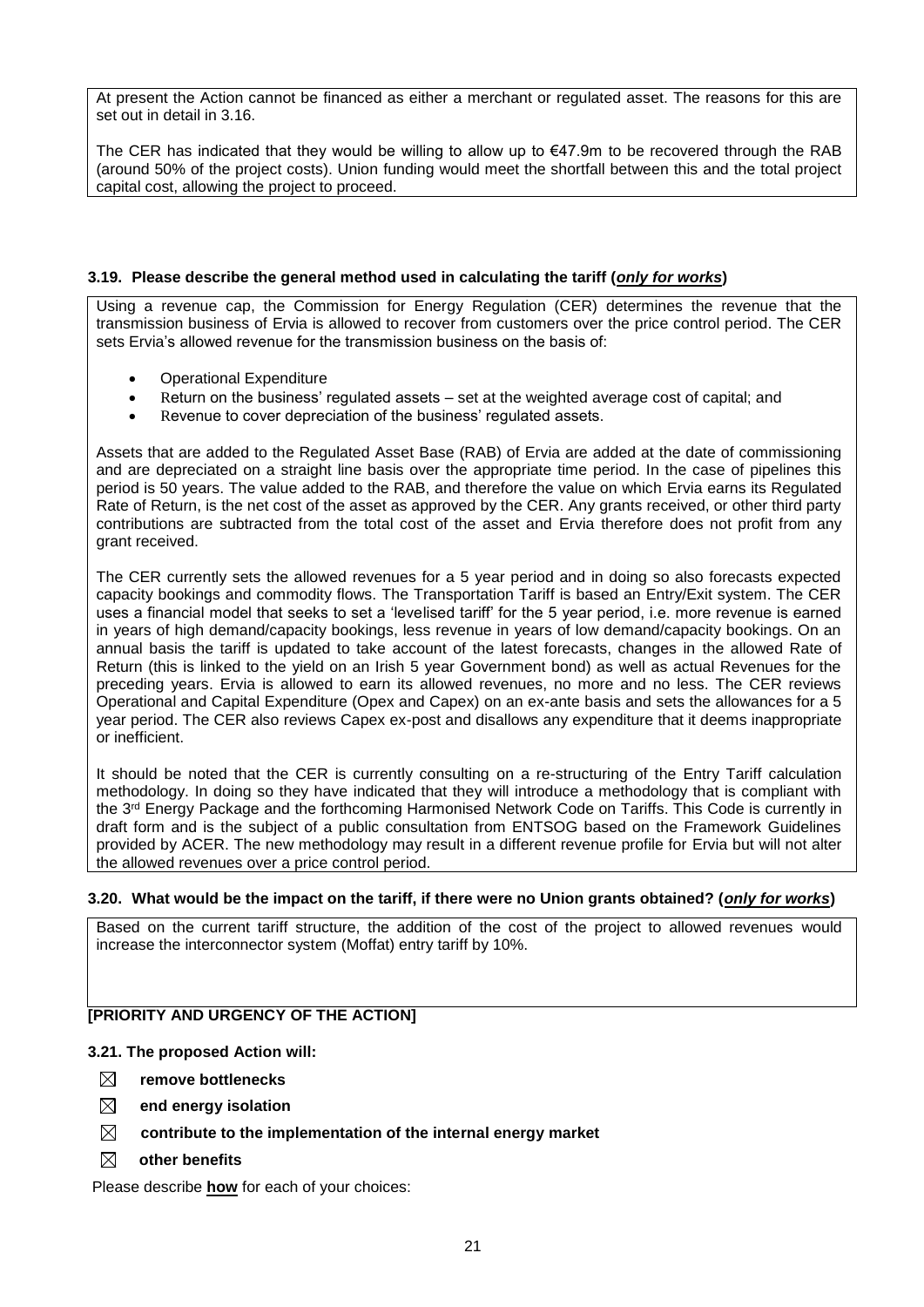The Action would directly address the main priorities of the call for proposals.

 **Removing bottlenecks -** In their CBCA decision, the CER state that *"forecasts indicate that additional capacity may be required by 2020/21 to meet demand in Northern Ireland and Ireland as output from Corrib declines"*.

The forecasts used for the CBA indicated that, assuming all other gas supply sites such as Corrib are 100% available, peak demand could exceed capacity by 2021/22 (using 1 in 50 year estimates of peak demand). If there are outages or reduced production at Corrib, import capacity could become constrained much sooner than this. In addition, there is also uncertainty around the economic viability of Inch gas storage facility – if closed early this would further accelerate the need for additional import capacity.

These capacity shortages create costs as they mean power stations in Ireland and Northern Ireland (UK) will have to switch away from gas to more expensive liquid fuels in many periods. This constraint would also represent a barrier to expansion of gas use in Ireland and Great Britain (UK). This is costly to industry and consumers and as they continue to use more costly alternatives to gas, such as oil. This constraint on the growth of gas use also impacts on sustainability by reducing the potential for consumers to switch away from oil, which is a more carbon-intensive fuel than gas.

The additional capacity (an increase of 10% or 3.1 mcm per day) associated with the Action would play a major role in removing this bottleneck which is urgently needed. In addition, the twinning of the pipeline opens up the possibility of a 90% increase in import capacity compared to current levels if the existed compression facilities were upgraded.

 **Ending energy isolation -** Ireland and Northern Ireland (UK) are currently at the extremity of the EU gas network with one pipeline supplying 93% of gas in Ireland and 100% of gas in Northern Ireland (UK). The lack of import capacity and security of supply concerns could have a negative impact on investor confidence.

The Action to twin the SWSOS pipeline is likely to have an impact in improving investor confidence. This is particularly urgent given the gradual recovery from the financial crisis in Ireland and Northern Ireland (UK) and the need to stimulate investment.

 **Contributing to the implementation of the internal energy market -** The increase in capacity (and increase in the reliability of this capacity) will help promote greater trade between the European market (via Great Britain), Ireland and Northern Ireland (UK). In addition, this Action is a prerequisite to implementing physical reverse flow to allowing export of gas from Ireland and/or Northern Ireland (UK) to Great Britain (UK) and Europe for the first time. In these ways, the Action will make a major contribution to completing the internal energy market.

The urgency of this Action should be stressed. The lead time (from approval to commissioning) of the twinned pipeline is likely to be approximately 22 months meaning November 2016 is the earliest the pipeline could commission. This is very close to the point where demand for gas in Ireland and Northern Ireland (UK) could exceed supply capacity without the Action. Moreover, until complete, gas supply to Ireland and Northern Ireland (UK) will not be adequately secure and any delays to the project would further undermine investor confidence. There are also sustainability benefits (reduced compressor CO<sub>2</sub> emissions) which can be realised as soon as the project is commissioned.

# **[STIMULATING EFFECT OF THE CEF FINANCIAL ASSISTANCE ON THE COMPLETION OF THE ACTION]**

# **3.22. How will the grant accelerate the implementation of the proposed Action and the PCI or leverage public or private financing?**

# **Accelerating implementation**

EU funding is crucial to the viability of the project. As explained in 3.16, the project would not be viable as a merchant investment and the CER is only likely to allow approximately 50% of the costs to be funded as a regulated asset. EU funding towards the project would therefore allow the project to go ahead with it, potentially, commissioning by late 2016.